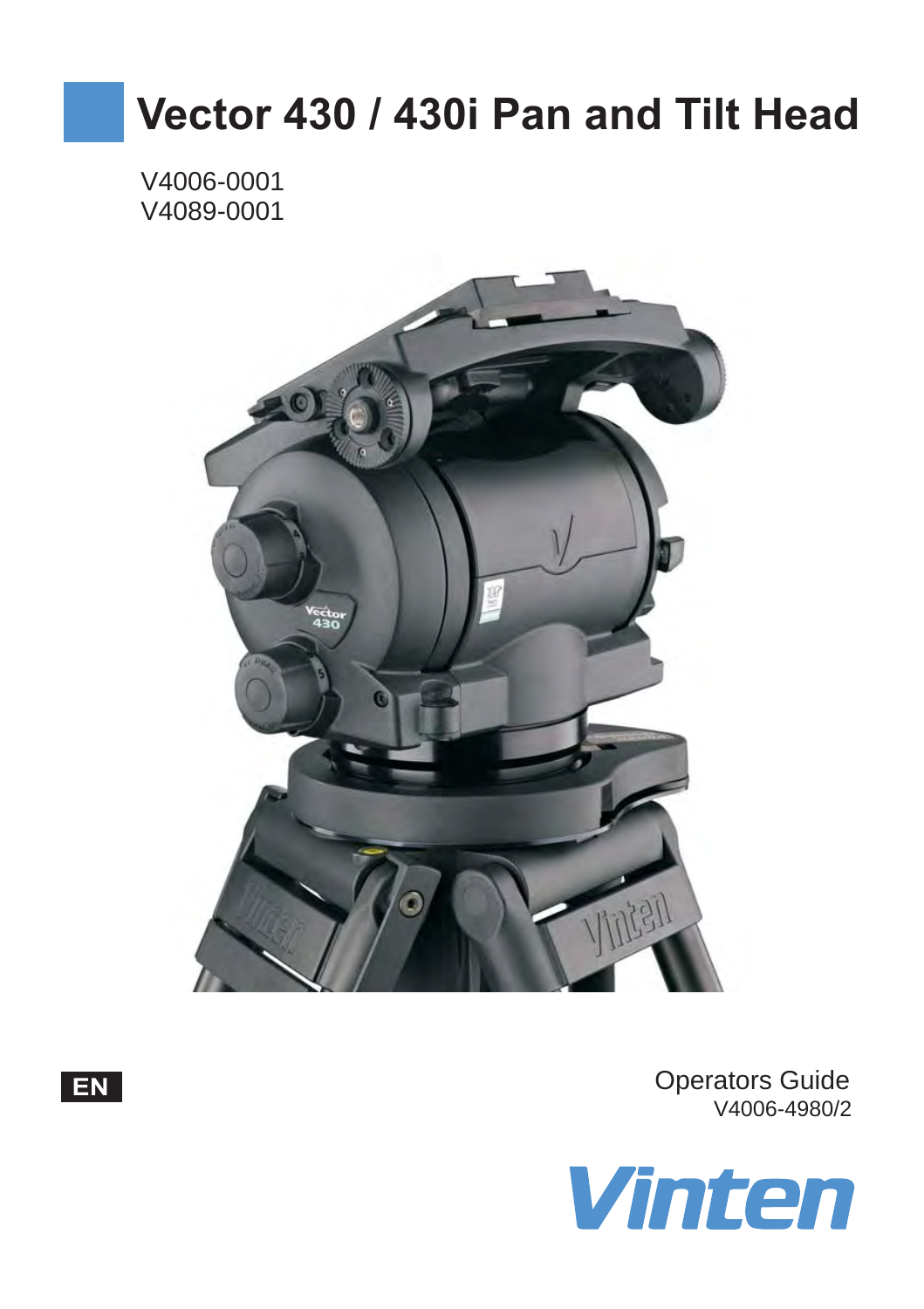# **Vector 430/430i Pan & Tilt Head**

**Vinten** 100 Years of Innovation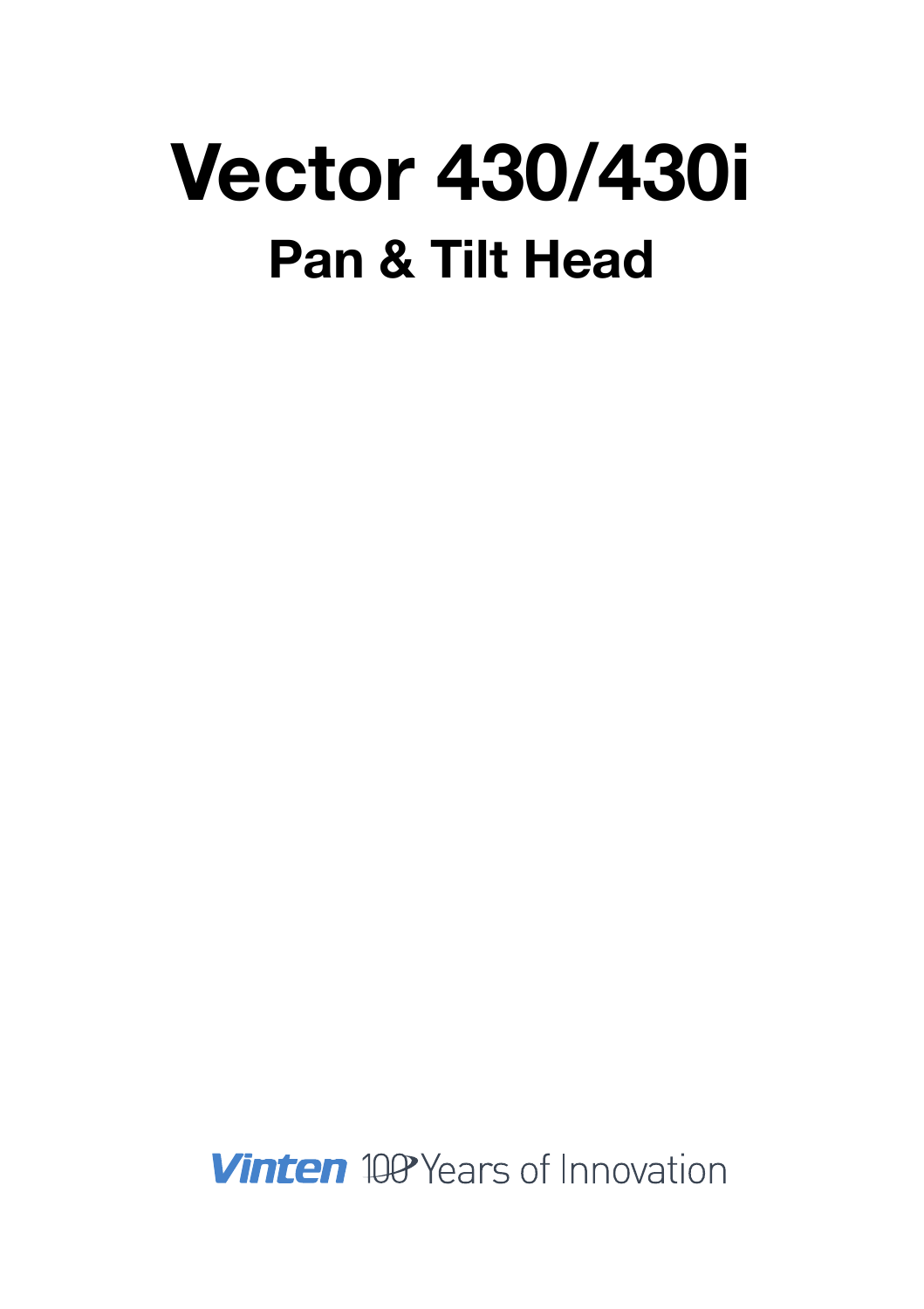Publication Part No.V4006-4980 Issue 2 September 2010

#### **Published by**

Vitec Group Videocom Division Technical Publications Department William Vinten Building Western Way Bury St Edmunds Suffolk IP33 3TB UK Email: technical.publications@vitecgroup.com

#### **Copyright © Vitec Group plc 2010**

All rights reserved throughout the world. No part of this document may be stored in a retrieval system, transmitted, copied or reproduced in any way, including, but not limited to, photocopy, photograph, magnetic or other record without the prior agreement and permission in writing of Vitec Group plc.

#### **Trademark Acknowledgements**

Vinten Radamec Broadcast Robotics<sup>™</sup> and Vinten™ are registered trademarks of Vitec Group plc.

#### **Disclaimer**

Camera Dynamics Limited reserves the right, without notice, to revise this documentation and make changes in content from time to time without obligation to provide notification of such revision or change. Revised documentation may be obtainable from Vinten or downloadable from the website (www.vinten.com). Camera Dynamics Limited reserves the right, without notice, to make changes in equipment design or performance as progress in engineering, manufacturing or technology may warrant.

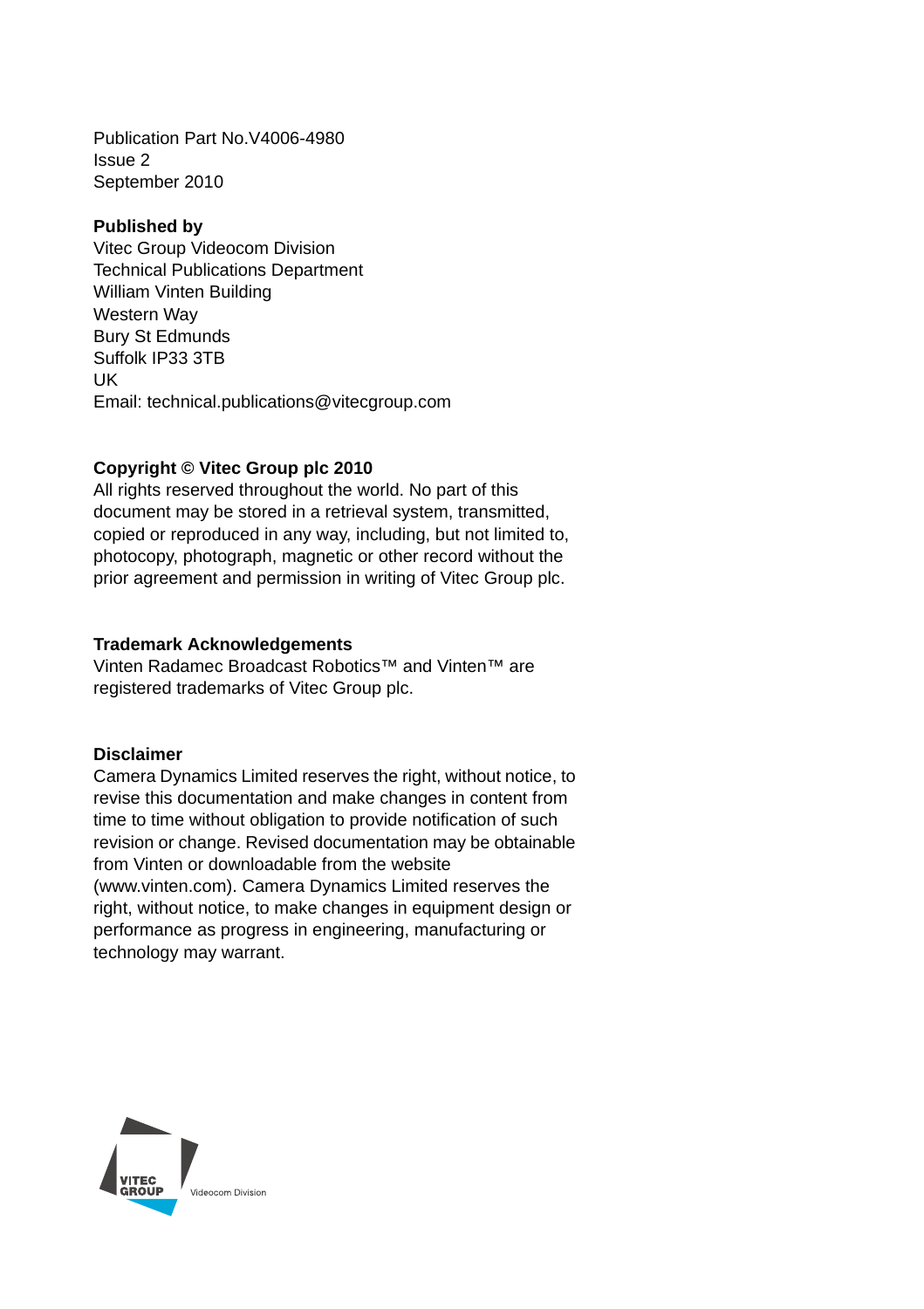# <span id="page-3-0"></span>**Safety - read this first**

# <span id="page-3-1"></span>**Understanding these instructions**

#### **English**



The original instructions presented in this operators guide were written in English, and sŭbsequently<br>translated into other languages. If<br>you are unable to understand these instructions, contact Vinten or your distributor to obtain a translation of the original instructions (EU Countries).

#### **БЪЛГАРСКИ**



Оригиналните инструкции, представени <sup>в</sup> настоящото ръководство на производителя,<br>бяха написани на английски език,<br>а след това - преведени на други<br>езици. Ако не разбирате тези езици, свържете се с Vinten или с<br>Вашия дистрибутор, за да получите оригиналните инструкции (за страните от<br>Европейския съюз).

### **Česky** CS

Pokyny uvedené v této operátorské<br>příručce byly původně napsány <sup>p</sup>říručce byly původně napsány anglicky a následně byly přelo\_eny do ostatních jazyků. Nerozumíte-li společnost Vinten nebo svého distributora, abyste získali překlad originálních pokynů (členské státy EU).

# **Dansk** DΑ

De originale instruktioner, der præsenteres i denne betjeningsvejledning, er skrevet på engelsk og derefter oversat til andre sprog. Hvis du ikke forstår disse instruktioner bedes du kontakte Vinten eller vor forhandler for at få en oversættelse af de originale instruktioner (EU-lande).

**Deutsch** DE

Die Originalanleitung in diesem Bedienungshandbuch wurde auf Englisch verfasst und anschließend in andere Sprachen übersetzt. Bei Verständnisproblemen in einer der übersetzten Sprachen kontaktieren Sie bitte Vinten oder Ihren Fachhändler; dort erhalten Sie eine<br>Übersetzung der ursprünglichen<br>Anleitung (EU-Staaten).

**Eesti**

Käesoleva kasutajajuhendi algtekst on koostatud inglise keeles ning seejärel tõlgitud teistesse keeltesse. Kui juhend osutub teie jaoks arusaamatuks, võtke juhendi<br>emakeelse tõlke hankimiseks ühendust Vinteni või kohaliku esindajaga (Euroopa Liidu riigid).

#### **Ελληνικά**



Οι αρχικές οδηγίες αυτού του<br>οδηγού για το χειριστή<br>συντάχθηκαν στα Αγγλικά και<br>μεταφράστηκαν στη συνέχεια σε<br>άλλες γλώσσες. Εάν δυσκολεύεστε<br>να καταλάβετε αυτές τις οδηγίες,<br>επικοινωνήστε με τη Vinten ή το<br>διανομέα σας γ

# **Español**

ES

Las instrucciones originales que se indican en esta guía del operador se han redactado en inglés y posteriormente se han traducido a otros idiomas. Si no entiende estas instrucciones, póngase en contacto con Vinten o con su distribuidor para obtener una traducción de las instrucciones originales (para países de la UE).

#### **Français**

FR

Les instructions originales présentées dans ce guide d'utilisation ont été écrites en anglais puis traduites dans d'autres langues. Si vous ne comprenez pas ces instructions, contactez Vinten ou votre revendeur pour obtenir une traduction des instructions originales (pour les pays de l'UE).

#### **Gaeilge**



Scríobhadh na treoracha bunaidh don treoirleabhar oibritheora seo as Béarla, agus aistríodh iad go teangacha eile ina dhiaidh sin. Mura bhfuil tú in ann na treoracha seo a thuiscint, téigh i dteagmháil le Vinten nó le do dháileoir, chun aistriúchán de na treoracha bunaidh a fháil (Tíortha an AE).

#### **Italiano**

IT

Le istruzioni originali presentate in questa guida per l'operatore sono in lingua inglese e succĕssivam̃ente tradotte nelle<br>altre lingue. Qualora le istruzioni<br>non fossero disponibili nella lingua desiderata, potete contattare Vinten o il vostro distributore per ricevere la traduzione delle istruzioni originali (Paesi UE).

#### **Latviešu**



Šajā operatora rokasgrāmatā<br>iekļautie norādījumi sākotnēji tika iekļautie norādījumi sākotnēji tika<br>sarakstīti angļu valodā un pēc tam<br>pārtulkoti citās valodās. Ja<br>nesaprotat šos norādījumus<br>svešvalodā, sazinieties ar Vinten svešvalodā, sazinieties ar Vinten<br>vai tirgotāju, lai saņemtu<br>norādījumu tulkojumu (kādā no ES dalībvalstu valodām).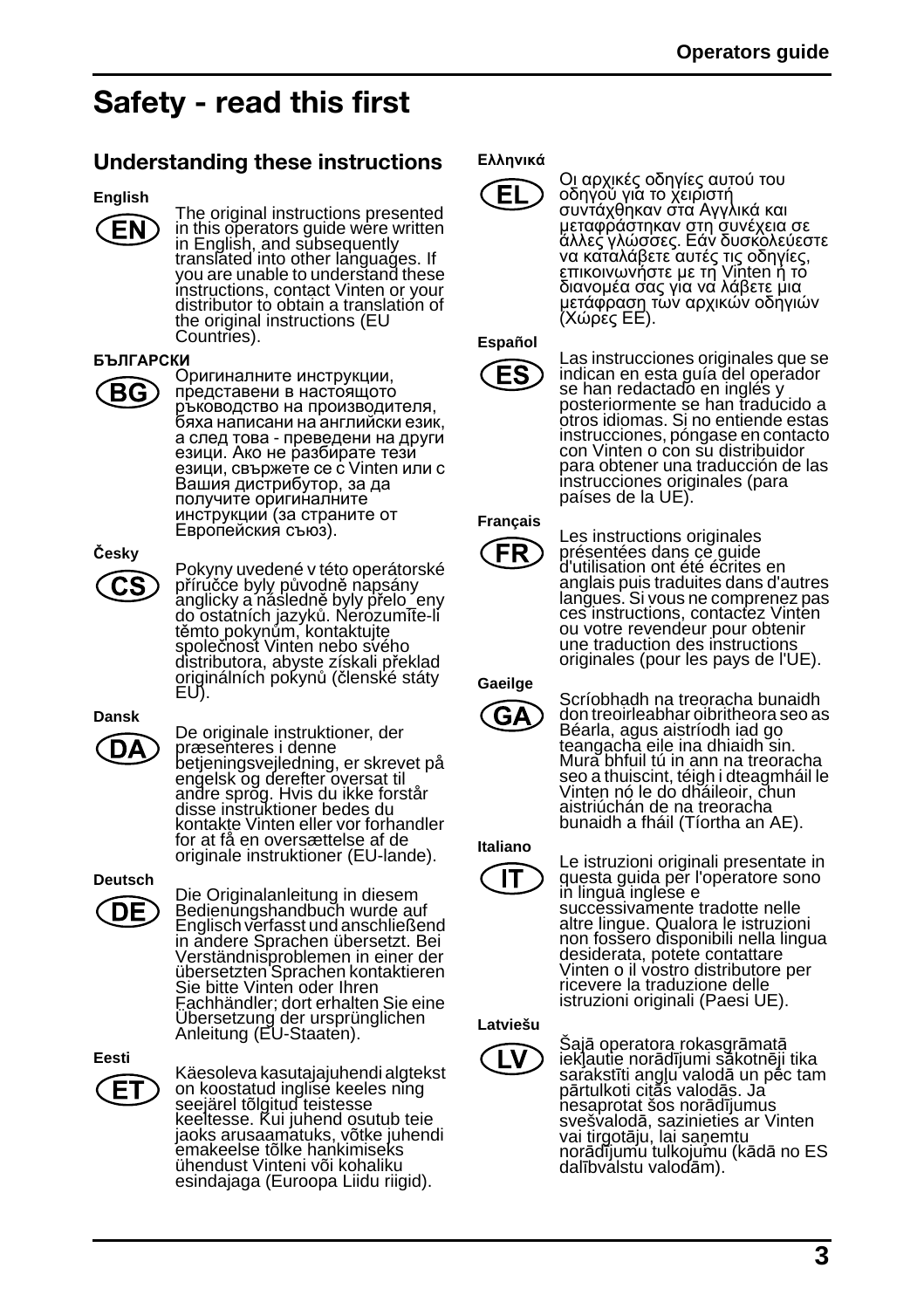#### **Lietuvių**



Siame operatoriaus vadove pristatomos pirminės instrukcijos<br>parašytos anglų kalba ir vėliau<br>išverstos į kitas kalbas. Jei šių instrukcijų nesuprantate,<br>susisiekite su "Vinten" arba savo platintoju ir gaukite pirminių<br>instrukcijų vertimą (ES šalies<br>kalba).

**Magyar**



A kezeloi útmutatóban található utasítások angol nyelven íródtak, és utólag fordították azokat más nyelvekre. Ha nem érti ezen utasításokat, kérjük, vegye fel a kapcsolatot a Vintennel vagy a helyi képviselettel, és igényélje az<br>eredeti utasítások fordítását (EU országok).

#### **Malti**

MТ

L-istruzzjonijiet originali ippreżentati f'din il-gwida ta' operaturi kienu miktuba bl-Ingliż, u sussegwentement maqluba fllingwi ohra. Jekk ma tistax tifhem<br>dawn l-istruzzjonijiet, ikkuntattja lil Vinten jew id-distributur tieghek biex tikseb traduzzjoni ta' listruzzjonijiet originali (Pajjiżi ta' UE).

#### **Nederlands**



De oorspronkelijke instructies in deze bedieningshandleiding zijn geschreven in het Engels en vervolgens in andere talen vertaald. Als het onmogelijk is deze instructies te begrijpen, néemt u<br>contact op met Vinten of met uw distributeur om een vertaling te bemachtigen van de oorspronkelijke instructies (EGlanden).

#### **Polski**



Oryginalne instrukcje zamieszczone w niniejszym podręczniku operatora zostały napisane w języku angielskim, a następnie przetłumaczone na inne języki. Jeśli nie rozumieją Państwo tych instrukcji, prosimy skontaktować się z siedzibą lub dystrybutorem Vinten, aby uzyskać tłúmaczenie oryginalnych instrukcji<br>(kraje UE).

#### **Português**



As instruções originais apresentadas no guia do operador foram escritas em Inglês e traduzidas para outros idiomas. Se não conseguir compreender estas instruções contacte a Vinten ou o seu distribuidor para obter a tradução das instruções originais (Países da UE).

#### **Română**



Instrucţiunile originale prezentate în acest ghid pentru operatori au fost scrise în limba engleză, și<br>traduse ulterior în alte limbi. În cazul în care nu înţelegeţi aceste instrucţiuni, contactaţi Vinten sau distribuitorul dumneavoastră pentru<br>a obține o traducere a instructiunilor originale (Tările UE).

#### **Slovensky**



Pôvodné pokyny, uvedené v tomto návode na obsluhu, boli napísané v anglictine a následne preložené do iných jazykov. Ak nerozumiete týmto pokynom, obrátte sa na spolocnost Vinten alebo vášho distribútora, aby vám zaslal preklad originálnych pokynov (krajiny EÚ).

#### **Slovenščina**



Originalno besedilo teh navodil za uporabo je bilo napisano v jezike. Če ne razumete teh navodil, se obrnite na podjetje Vinten ali lokalnega zastopnika, ki vam bo posredoval originalna navodila (velja za dr\_ave EU).

#### **Suomi**



Tähän käyttäjän oppaaseen sisältyvät ohjeet on kirjoitettu alun perin englanniksi ja käännetty sitten mŭille kielillé. Ellet ymmärrä<br>näitä ohjeita, ota yhteyttä Vinteniin<br>tai jälleenmyyjään ja pyydä alkuperäisten ohjeiden käännöstä (EU-maat).

#### **Svenska**



Instruktionerna i denna handbok skrevs ursprungligen på engelska och har sedan översatts till flera språk. Om du inte förstår dessa instruktioner, kontakta Vinten eller din återförsäljare för en ny översättning av originalinstruktionerna (EU-länder).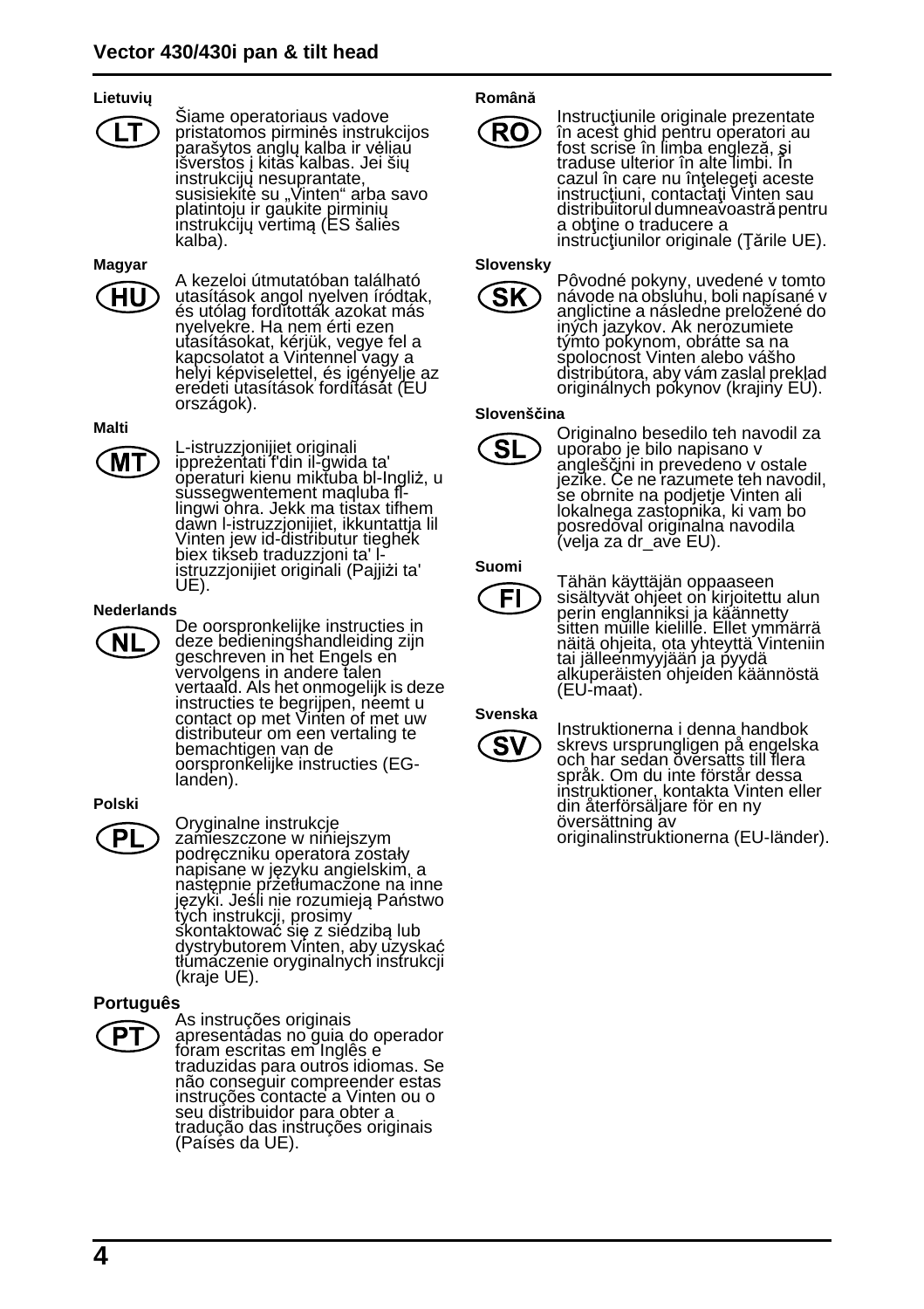# <span id="page-5-2"></span>**Warning symbols in this Operators Guide**



Where there is a risk of personal injury or injury to others, comments appear highlighted by the word WARNING!—supported by the warning triangle symbol.

Where there is a risk of damage to the product, associated equipment, process or surroundings, comments appear highlighted by the word CAUTION!

# <span id="page-5-0"></span>**Usage**

The Vector 430/430i pan & tilt head is designed for use by professional camera operators working with lightweight cameras configured with compact box lenses or large EFP barrel lenses in studio or OB applications. The Vector 430/430i pan & tilt head can support and balance a camera system weighing up to 43 kg (94.8 lbs). It is important that the head is mounted onto equipment designed to support the head and its maximum payload.

For use in VR/AR tracking applications the Vector 430i should be partnered with the VRi box.



**Warning! 1. Do NOT attempt to use this product if you do not understand how to operate it.**

**2. Do NOT use this product for any other purpose than that specified in this Usage statement.**

**3. Maintenance beyond that detailed in this Operators Guide must be performed only by competent personnel.**

# <span id="page-5-1"></span>**Disposal of waste batteries**

Any batteries included with this product must not be treated as household waste. By ensuring these batteries are disposed of correctly, you will help prevent potentially negative consequences for the environment and human health, and help conserve natural resources. Please view the section on how to remove the batteries from the product safely. Hand the batteries over to the applicable collection point for recycling waste batteries.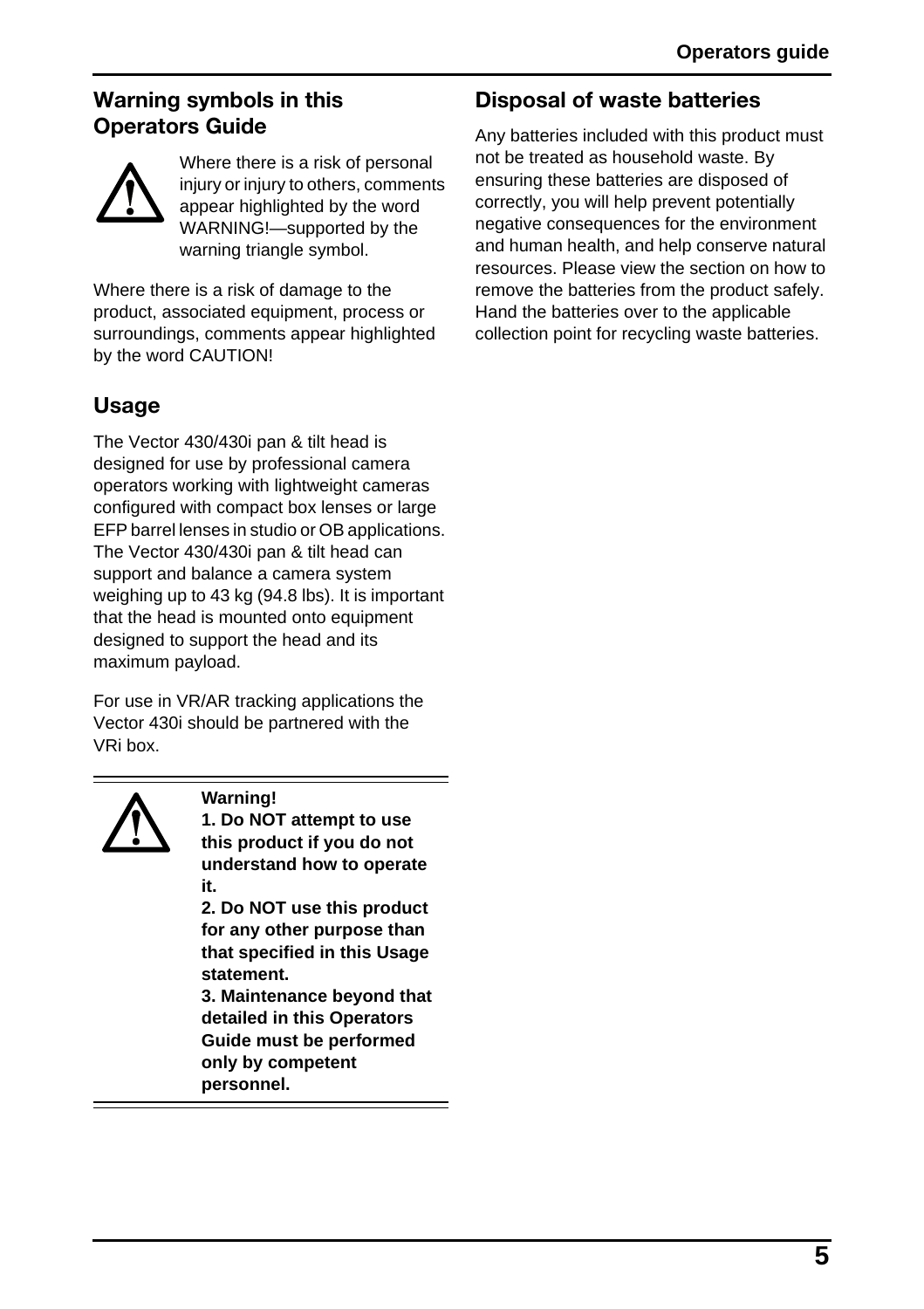# <span id="page-6-0"></span>**Technical specification**

# **Vector 430i**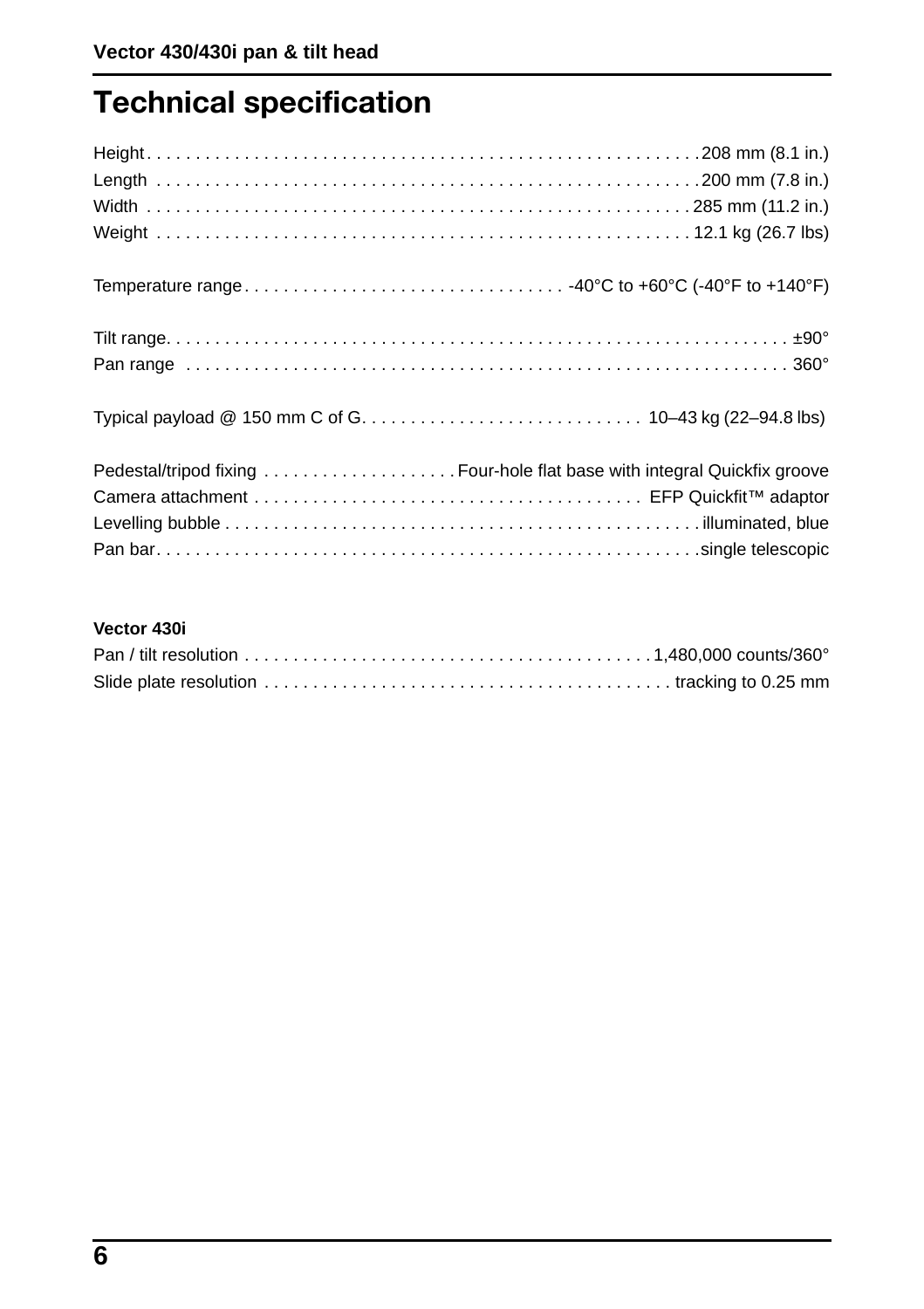# **Contents**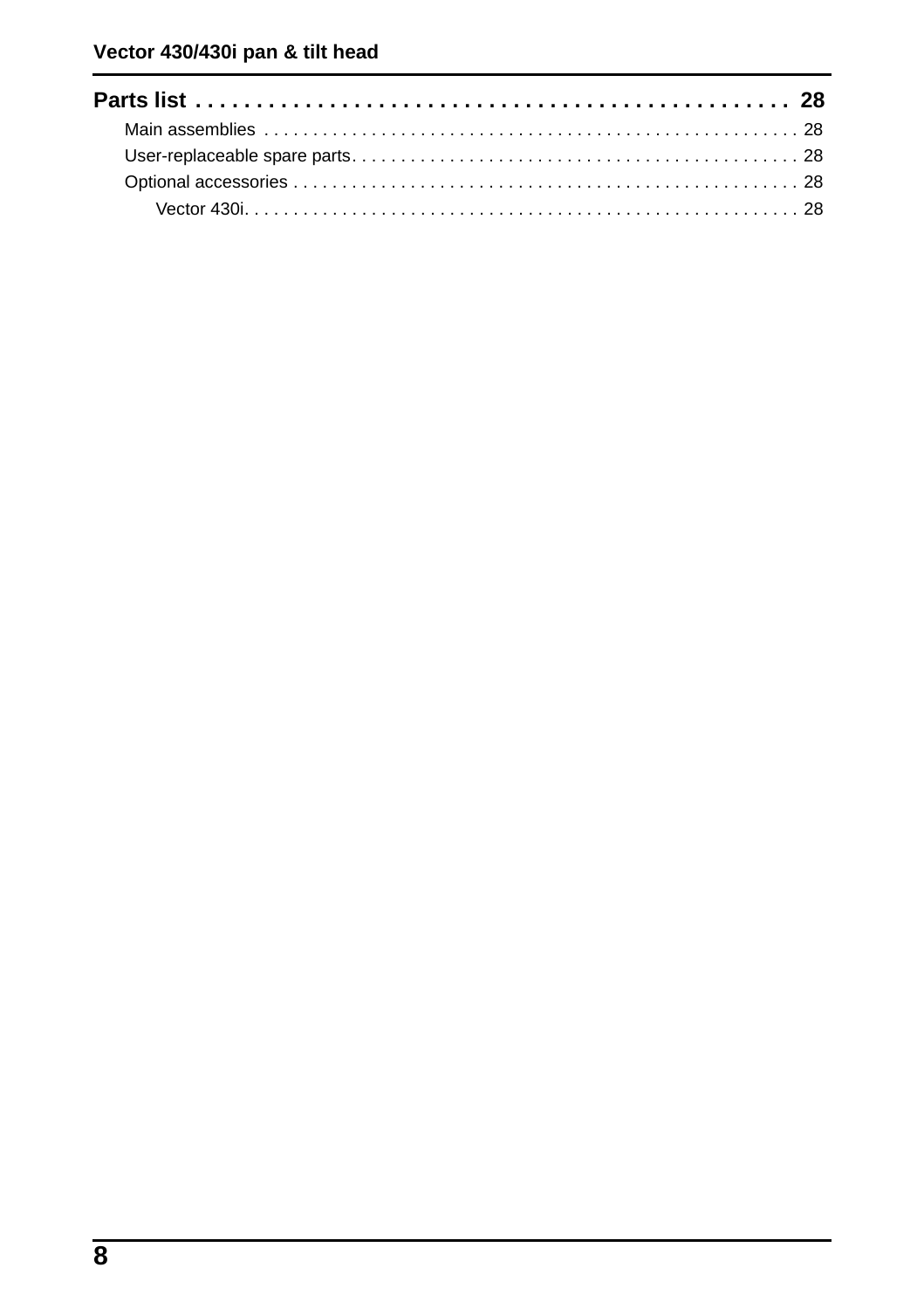# <span id="page-9-0"></span>**Components**



Fig. 1 Vector 430/430i pan & tilt head (right-hand side)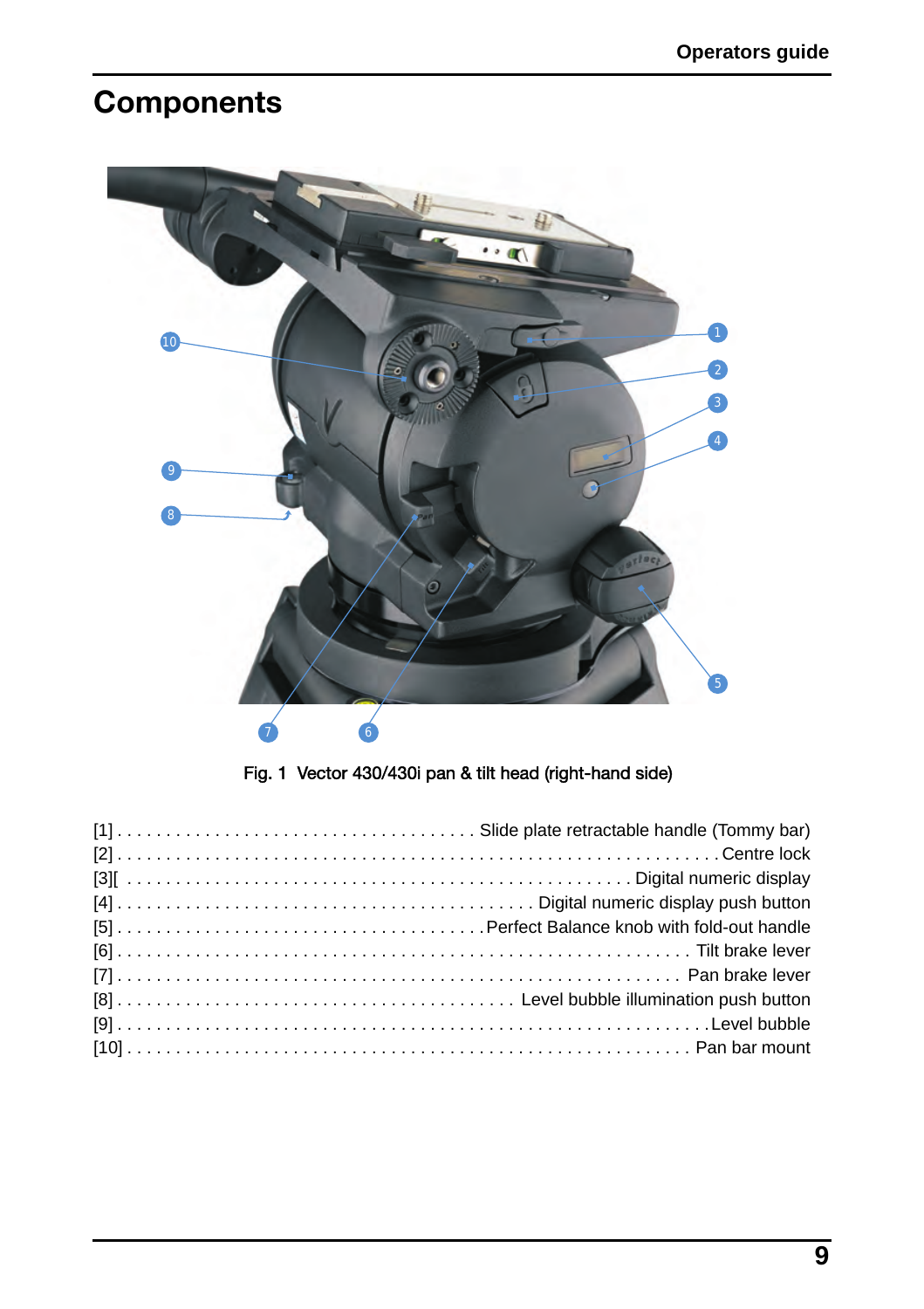

Fig. 2 Vector 430/430i pan & tilt head (left-hand side)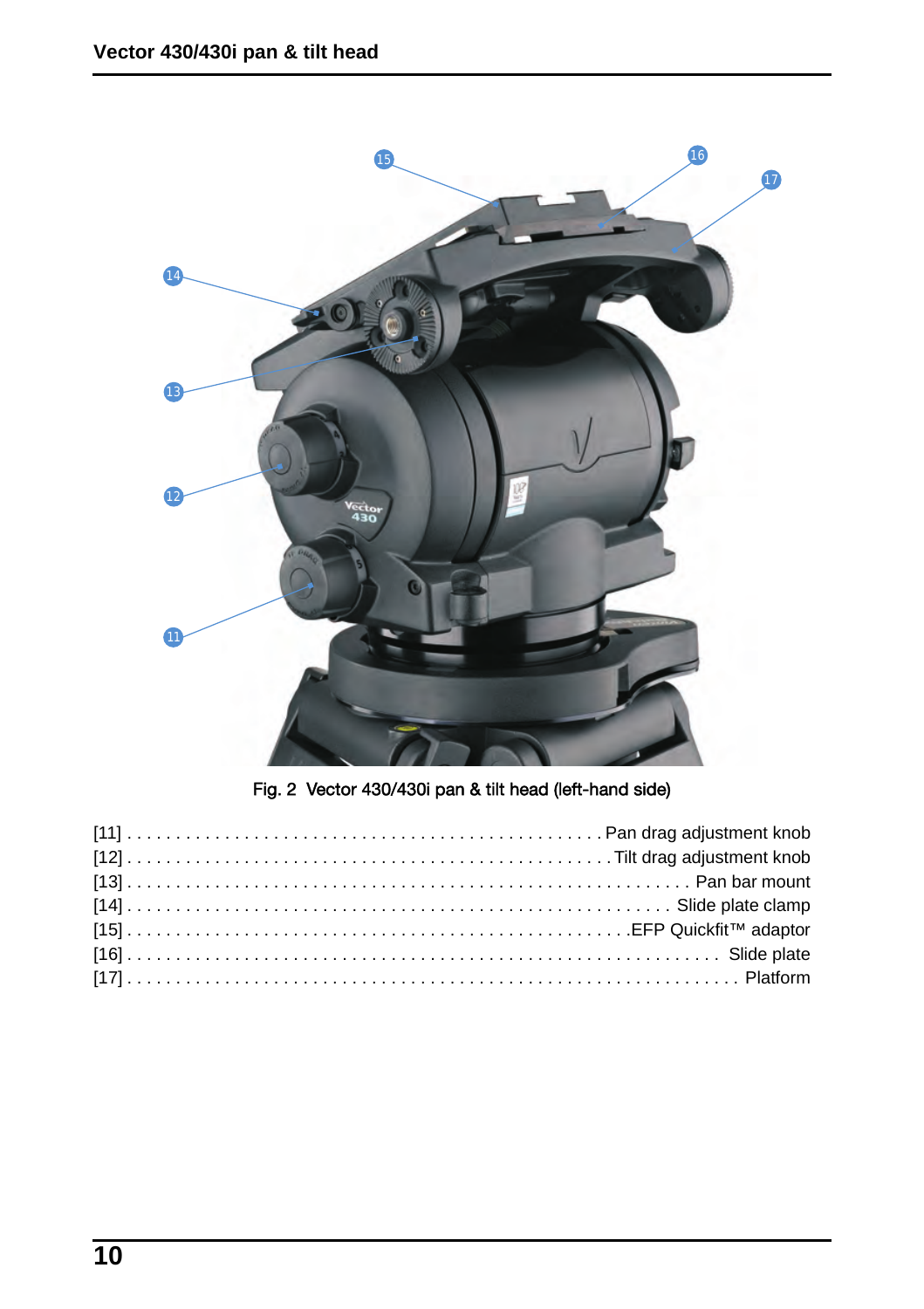

Fig. 3 Vector 430i manual encoded head (left-hand front)

[18] . . . . . . . . . . . . . . . . . . . . . . . . . devicelink.i port (shown with 430i-to-VRi interface cable)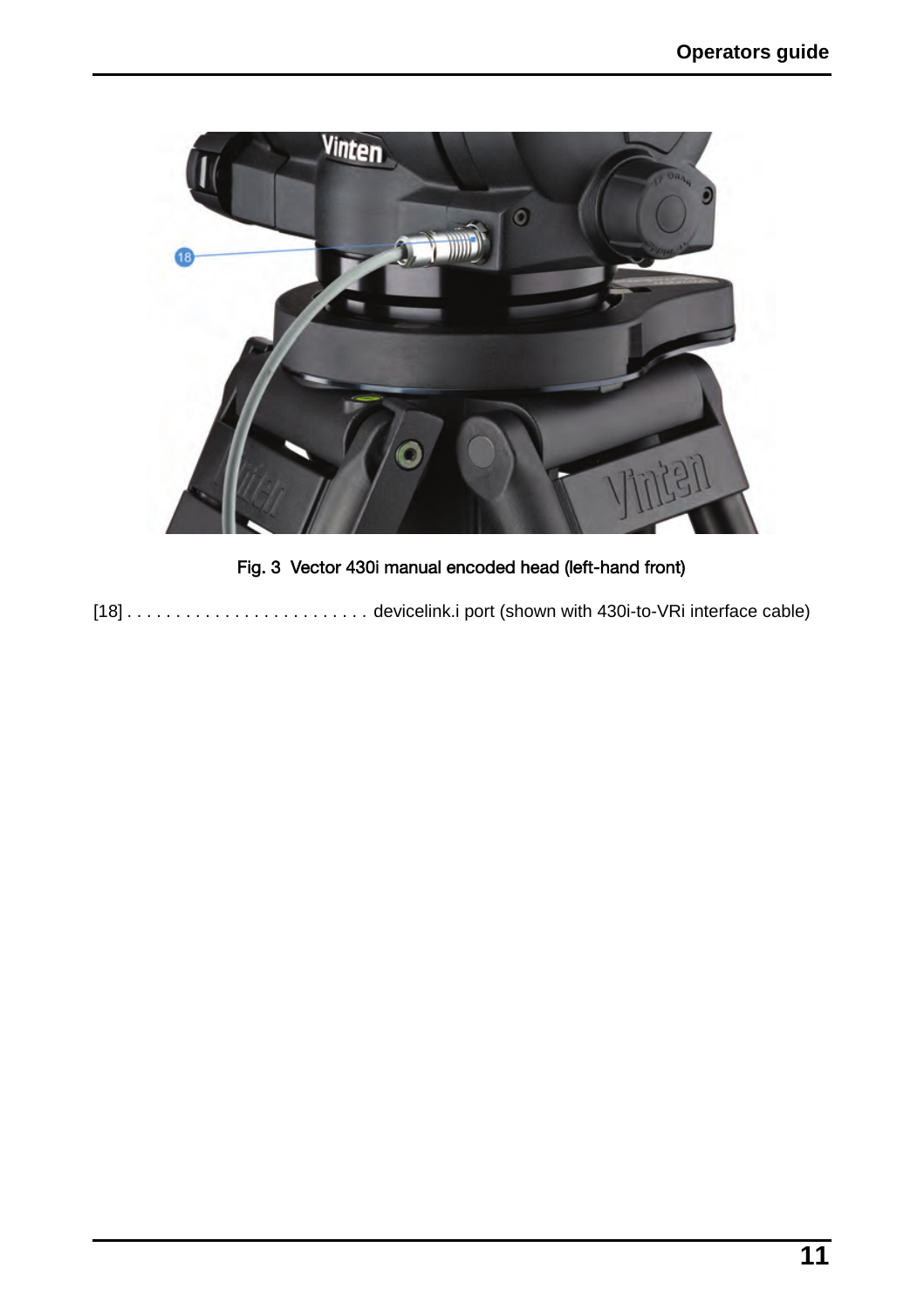# <span id="page-12-1"></span>**Introduction and description**

The Vector 430/430i pan & tilt head is designed for use by professional camera operators working with lightweight cameras configured with compact box lenses or large EFP barrel lenses in studio or OB applications, and supports and balances a camera system weighing up to 43 kg (94.8 lbs). The Vector 430/430i pan & tilt head embodies a unique and patented spring counterbalancing mechanism, thin film (TF) drag assemblies for pan and tilt motions and an adjustable camera mounting plate with an EFP Quickfit™ adaptor for rapid and secure attachment of the camera.

# <span id="page-12-2"></span>**Vector 430i (encoded manual head)**

The Vector 430i encoded manual pan & tilt head (Fig. 3) is designed to work with the Virtual Reality interface (VRi) box to allow computer-generated objects to be rendered into a video from the correct viewpoint.

The Vector 430i features upgradable optical encoders on both the pan and tilt axis. In addition to tracking pan and tilt angles, it also monitors the position of the camera slide plate allowing tracking and adjustment of the camera position without the need to recalibrate the tracking.

The system is designed to allow the most critical information (pan and tilt angles) to be passed directly to the VRi in real-time, while ancillary information is packaged by the head and downloaded by the VRi as required. The information is passed to the VRi via the devicelink.i port at the front of the head [18].

The Vector 430i pan & tilt head features white position guide markings and lines that are required for the configuration of the VRi box (to measure the optical VR axis offset). Please consult the VRi box Operators Guide for further information.

# <span id="page-12-0"></span>**Perfect Balance**

**CAUTION**

The unique spring counterbalancing mechanism comprises six springs operating against cams connected to the camera mounting platform. The balance mechanism is adjusted using the Perfect Balance knob [5] on the lower right-hand side of the head, which varies the mechanical advantage between the cam and the springs.

For ease of use the Perfect Balance knob [5] incorporates a fold-out handle (Fig. 4). Note that the Perfect Balance knob can be used without the fold-out handle.



**Do not attempt to adjust the Perfect Balance knob below 0% or above 100% as damage could occur.**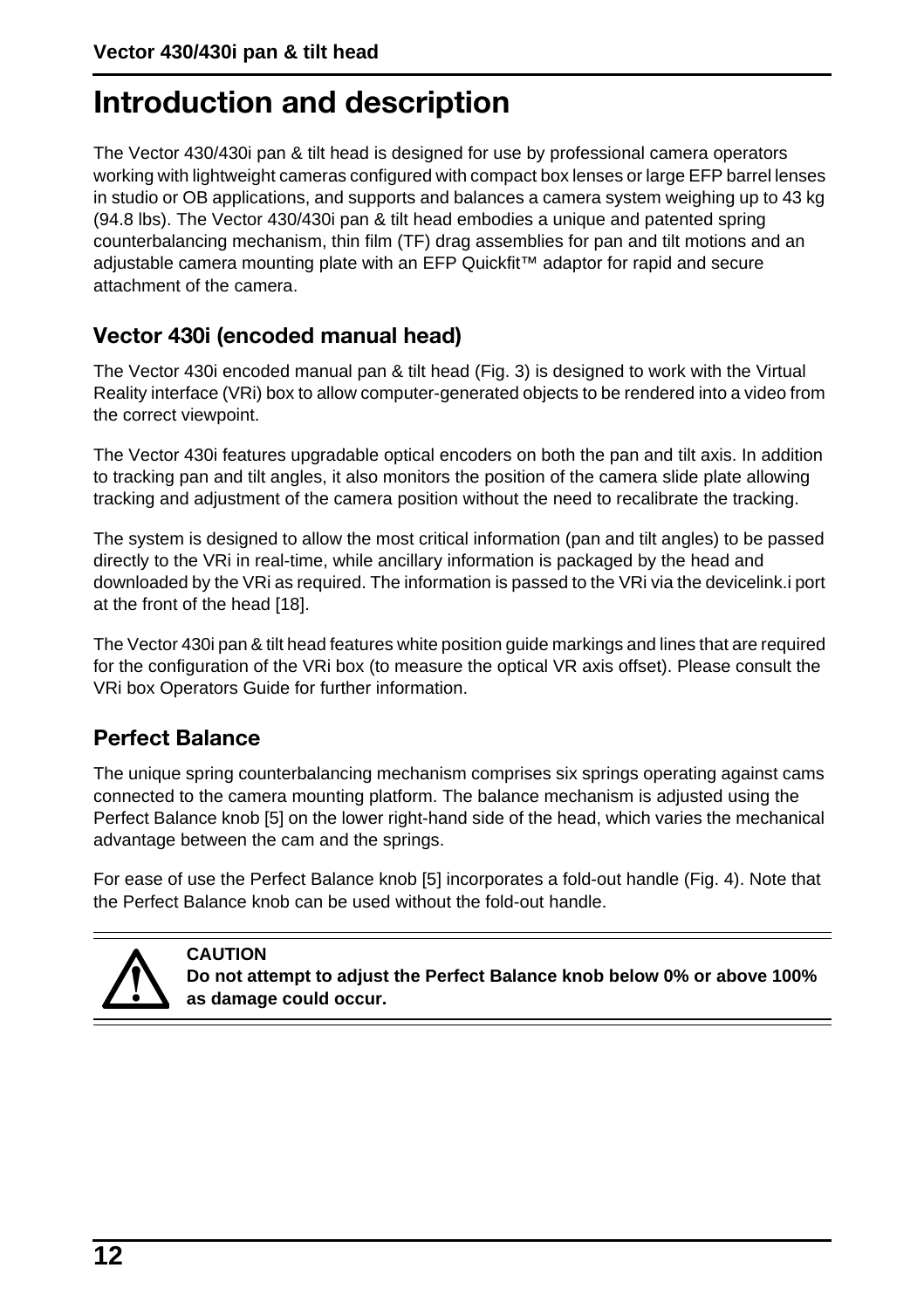

#### Fig. 4 Perfect Balance knob with fold-out handle

Maximum and minimum payloads that can be balanced are dependent on the weight of the camera system and on the centre of gravity (C of G) height. The counterbalance chart (Fig. 5) shows the range of payloads and C of G heights that can be maintained in balance. The shaded area on the chart shows the payload/C of G combinations that can be maintained in balance. Where a payload/C of G combination falls outside of those shaded areas it will be necessary to increase or decrease the weight or the C of G height—if possible—to enable the head to balance the load. A digital numeric display [3] indicates the setting of the counterbalance mechanism.



Fig. 5 Counterbalance chart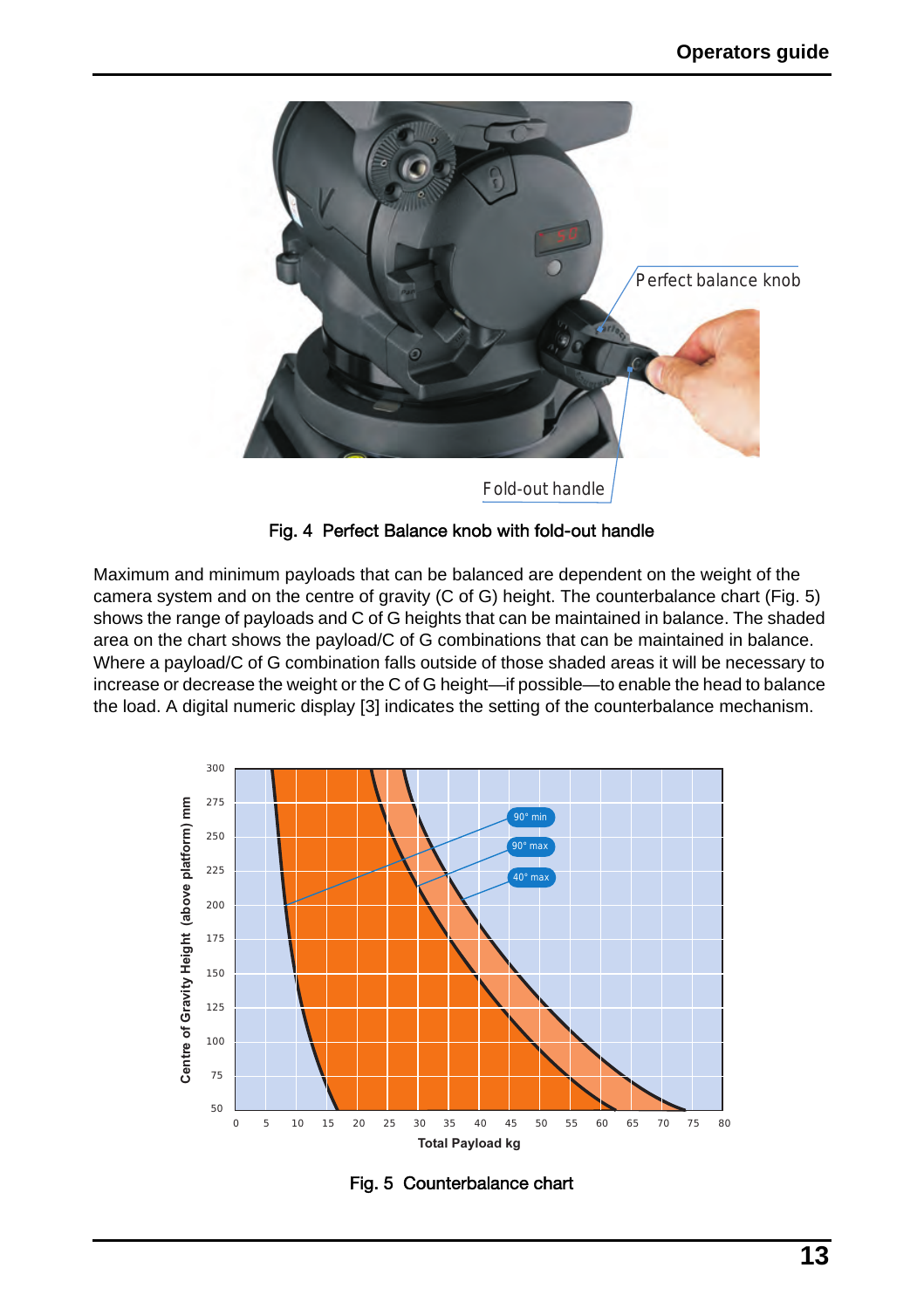# <span id="page-14-4"></span>**Digital numeric display**

The digital numeric display [3] located above the Perfect Balance knob [5] provides a simple numeric reference for camera balance, available tilt angle and—for the Vector 430i only—slide plate position. The unit comprises a single-row digital display and a push button [4] that illuminates the LED display for 15 seconds.

Press the push button [4] once to display the setting of the counterbalance mechanism on a scale of 0–100%. Pressing the push button [4] twice indicates the available angle of tilt at the current balance setting and—for the Vector 430i pan & tilt head only—pressing it three times displays the position of the slide plate (for information on calibrating the slide plate see [page 27](#page-27-0)).

The batteries powering the electronic system are housed in a compartment located in the base of the head.

# <span id="page-14-0"></span>**Thin film (TF) drag**

Both the pan and tilt mechanisms incorporate the Vinten thin film (TF) system to ensure smooth movement of the camera about these axes and are fitted with adjustment knobs ([11], [12]) to adjust the drag setting. The whip-pan facility is unaffected by the pan drag setting. Both drag adjustment knobs are provided with scales that illuminate when the level bubble [9] is illuminated.

# <span id="page-14-1"></span>**Pan and tilt brakes**

Friction brakes on each axis allow the head to be locked at any chosen position. The levers ([6], [7]) for both brakes are located side-by-side on the right-hand side of the head. Pressing the brake levers down and locking into position applies the brakes. The brake levers are clearly labelled 'Pan' and 'Tilt'.

# <span id="page-14-2"></span>**Illuminated level bubble**

A level bubble [9], illuminated by pressing the illumination button [8] located underneath the bubble, is fitted to the rear of the head. When the level bubble [9] is illuminated, the scales on the pan and tilt drag adjustment knobs ([11], [12]) are also illuminated. The light extinguishes after approximately 15 seconds.

# <span id="page-14-3"></span>**Four-hole mounting base**

The head is provided with a standard Vinten four-hole mounting base, which includes a Quickfix mounting groove and provision for use of a Mitchell adaptor.

# <span id="page-14-5"></span>**Pan bar**

Pan bar mounting points ([10], [13]) are located at the rear of the head, on either side of the camera mounting platform. A single telescopic pan bar is supplied and can be attached using a pan bar clamp, with angular adjustment available on the mount serrations. A second pan bar may be fitted.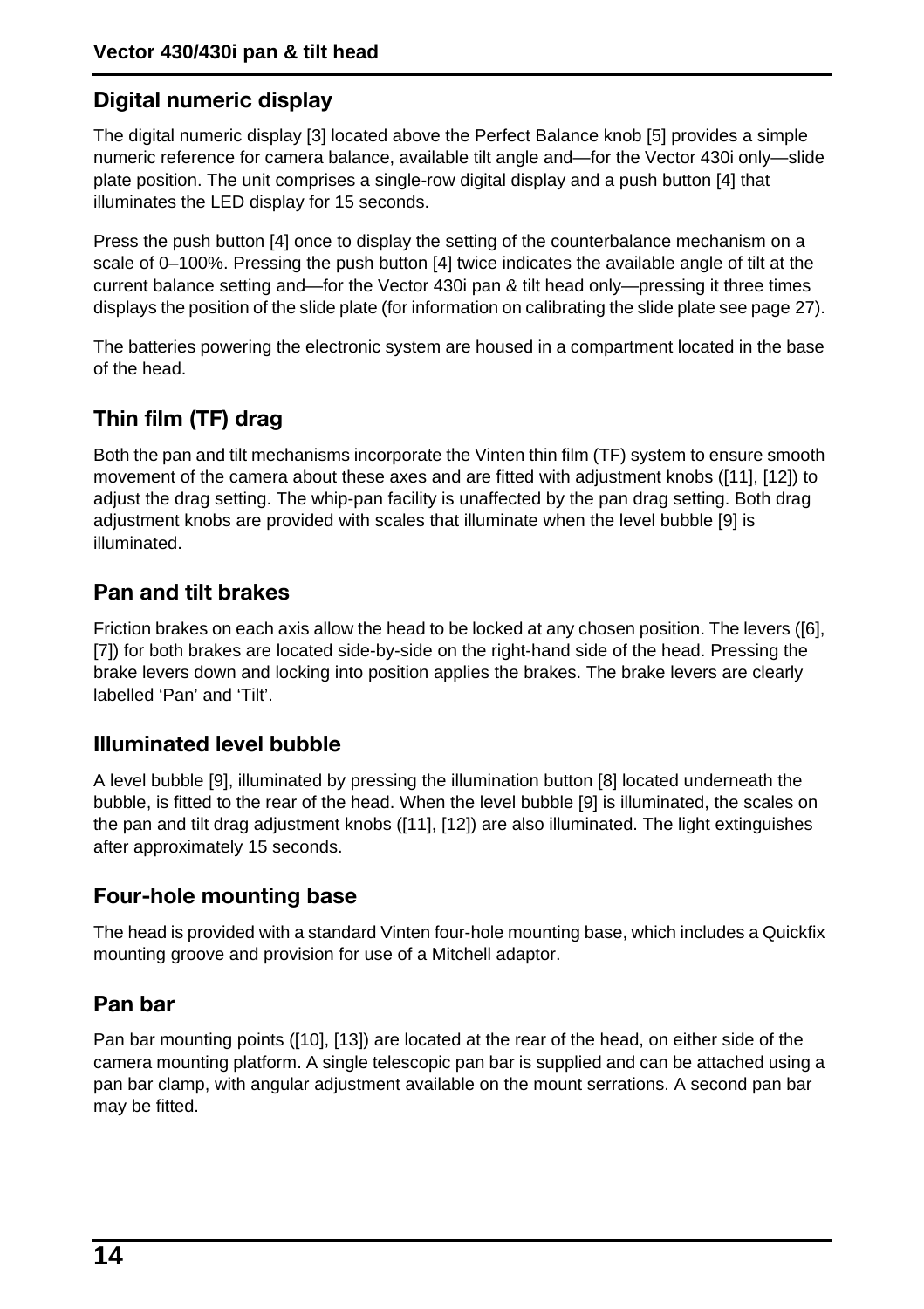# <span id="page-15-0"></span>**EFP Quickfit™ adaptor**

The camera is attached to the head by means of a EFP Quickfit™ adaptor [15], which is mounted onto the slide plate [16] *ex factory*. The adaptor is supplied with a wedge plate and two 3/8 in. camera screws for rapid mounting of the camera.

# <span id="page-15-1"></span>**Carrying handle**

A carrying handle is provided at the rear of the platform under the slide plate. To access the handle, the slide plate may need to be repositioned further along the platform (for more information see 'Transportation' on [page 22\)](#page-22-0). Before attempting to transport the head using the carrying handle, the camera system must be removed and the head dismounted from the pedestal.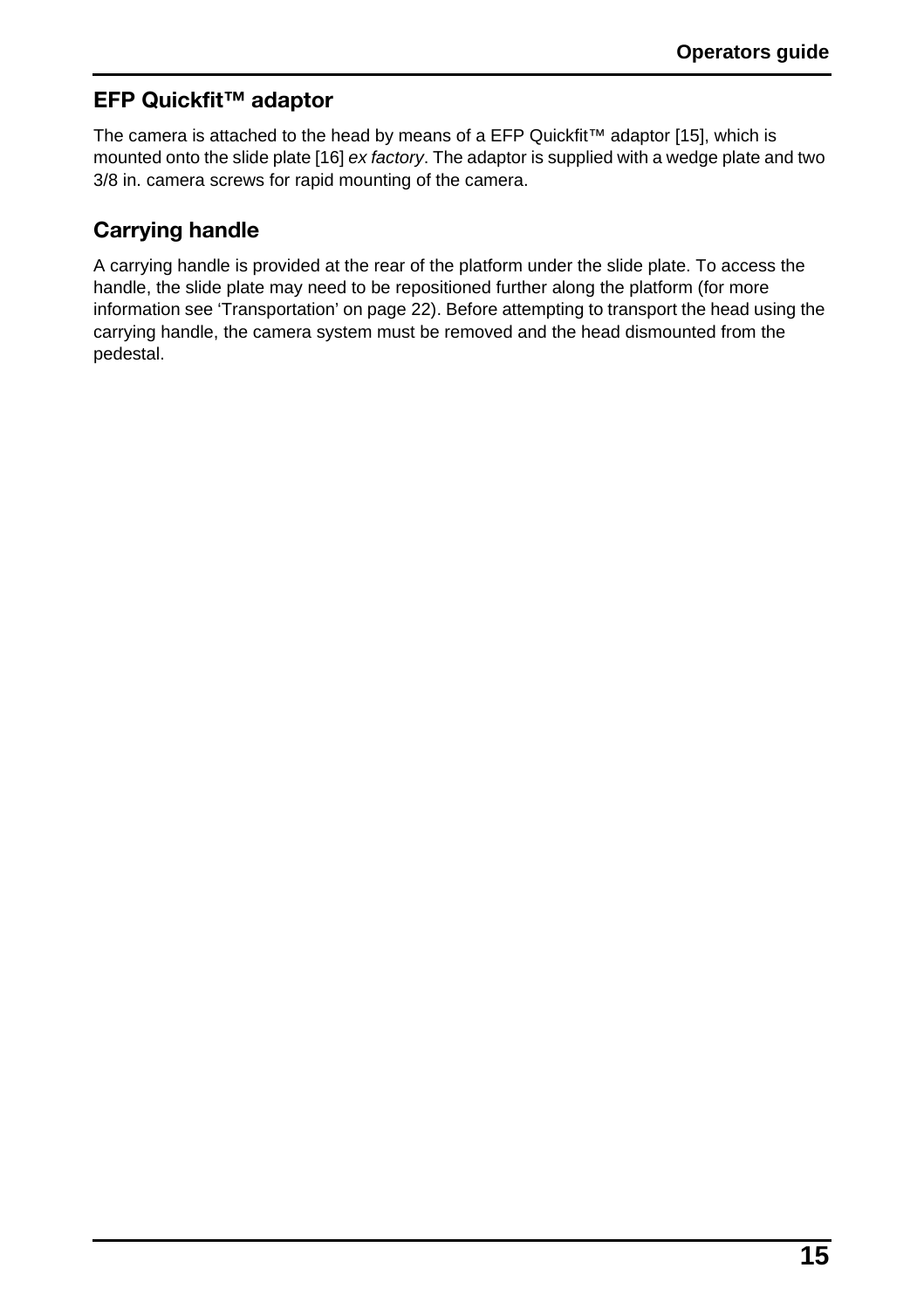# <span id="page-16-2"></span>**Operation**

# <span id="page-16-0"></span>**Mounting the head**

It is important that the Vector 430/430i pan & tilt head is mounted onto a suitable pedestal or tripod designed to support the head and its maximum payload. The head is supplied with four mounting bolts and washers for mounting onto a pedestal or a suitable heavy-duty tripod with a flat mounting plate. Alternatively, the head can be mounted using either the EFP Quickfix™ adaptor provided or a Mitchell adaptor.



#### **CAUTION**

**Before installing the head, hold a fixing bolt in position and check that the threaded end does not project more than 12 mm (0.47 in.) above the mounting face.**



#### **CAUTION**

**When mounting the head on a tripod, it is possible to set the tripod legs so that the C of G of the tilted payload lies outside the footprint of the tripod, leading to instability.**

**Use a mid-level or floor spreader to ensure that the tripod legs are spread sufficiently so that the C of G of the tilted payload remains within the footprint of the tripod.**

**Use the tie-down hook on the tripod for additional stability.**

# <span id="page-16-1"></span>**Locking the platform**

The centre lock [2] mechanism is operated by a plunger on the right-hand side of the head (Fig. 6). To engage the centre lock, hold the platform in the horizontal position and push the plunger inwards until it latches and the release lever appears. Use the pan bar to rock the platform [17] slightly whilst pushing the button.

To release the centre lock [2], rock the platform [17] slightly and push down on the release lever.

# **Pan and tilt brakes**

The pan and tilt brakes ([6], [7]) are operated by levers on the right of the head (Fig. 1). The brakes are applied by pushing the appropriate lever down and released by pulling the lever up. The brakes should be applied whenever the camera is left unattended.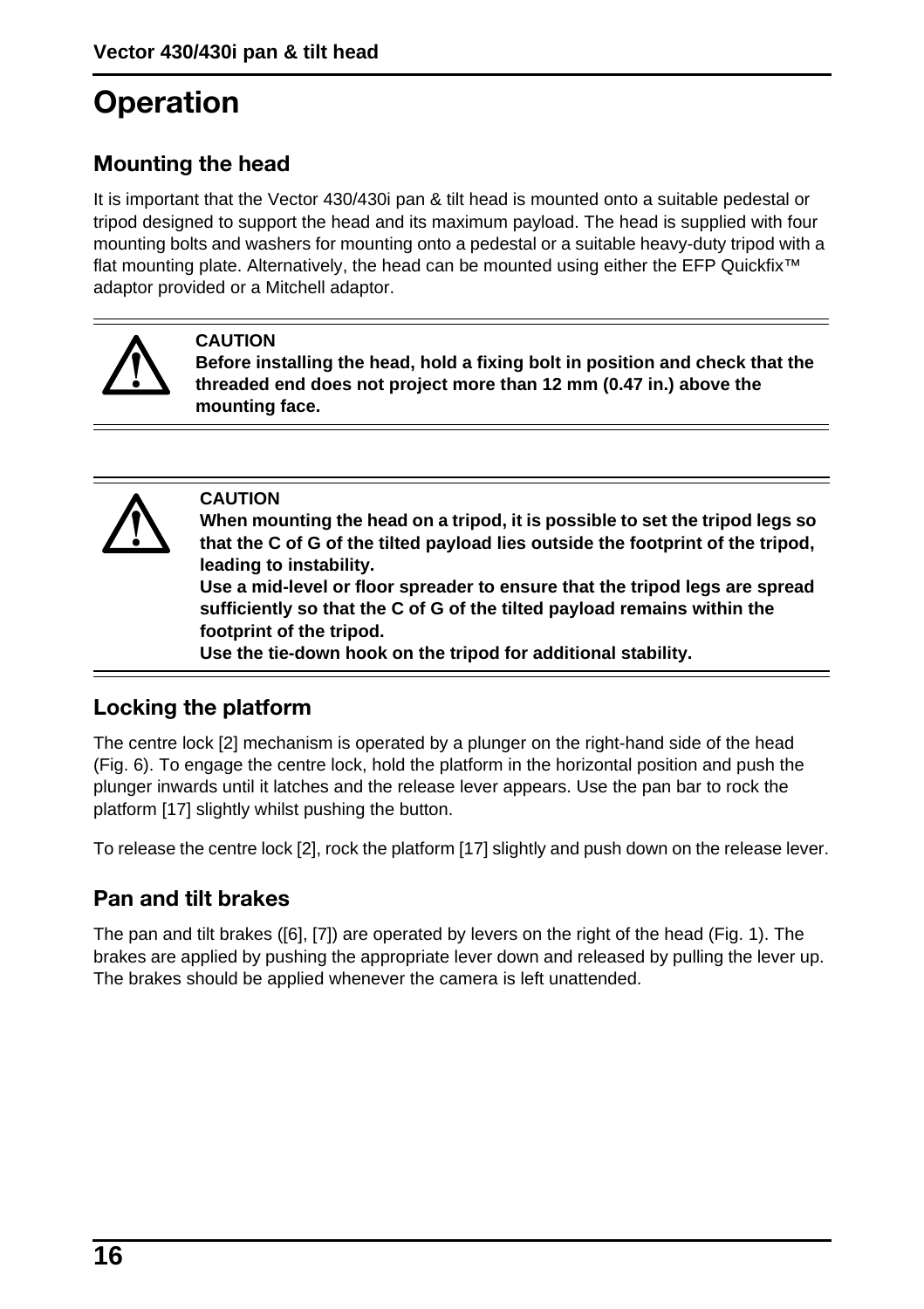

Fig. 6 Centre lock operation

# <span id="page-17-0"></span>**Fitting the pan bar**

A single pan bar is supplied and can be fitted to either the right- or left-hand side of the head onto the pan bar mounting ([10], [13]).

Position the pan bar onto the pan bar mounting ([10], [13]).

Rotate the pan bar clamp clockwise until the pan bar is secured.

A second pan bar may be fitted to the other side of the head (if required).

# <span id="page-17-1"></span>**Fitting a camera and payload**

**CAUTION**



**Do not rely on the tilt brake when changing the payload. Always engage the centre lock.** 

**Ensure that the weight and C of G height of the total payload is within the range for which the head is designed.** 

**When installing on a pedestal, lock the pedestal in the fully depressed position before fitting the camera and payload.**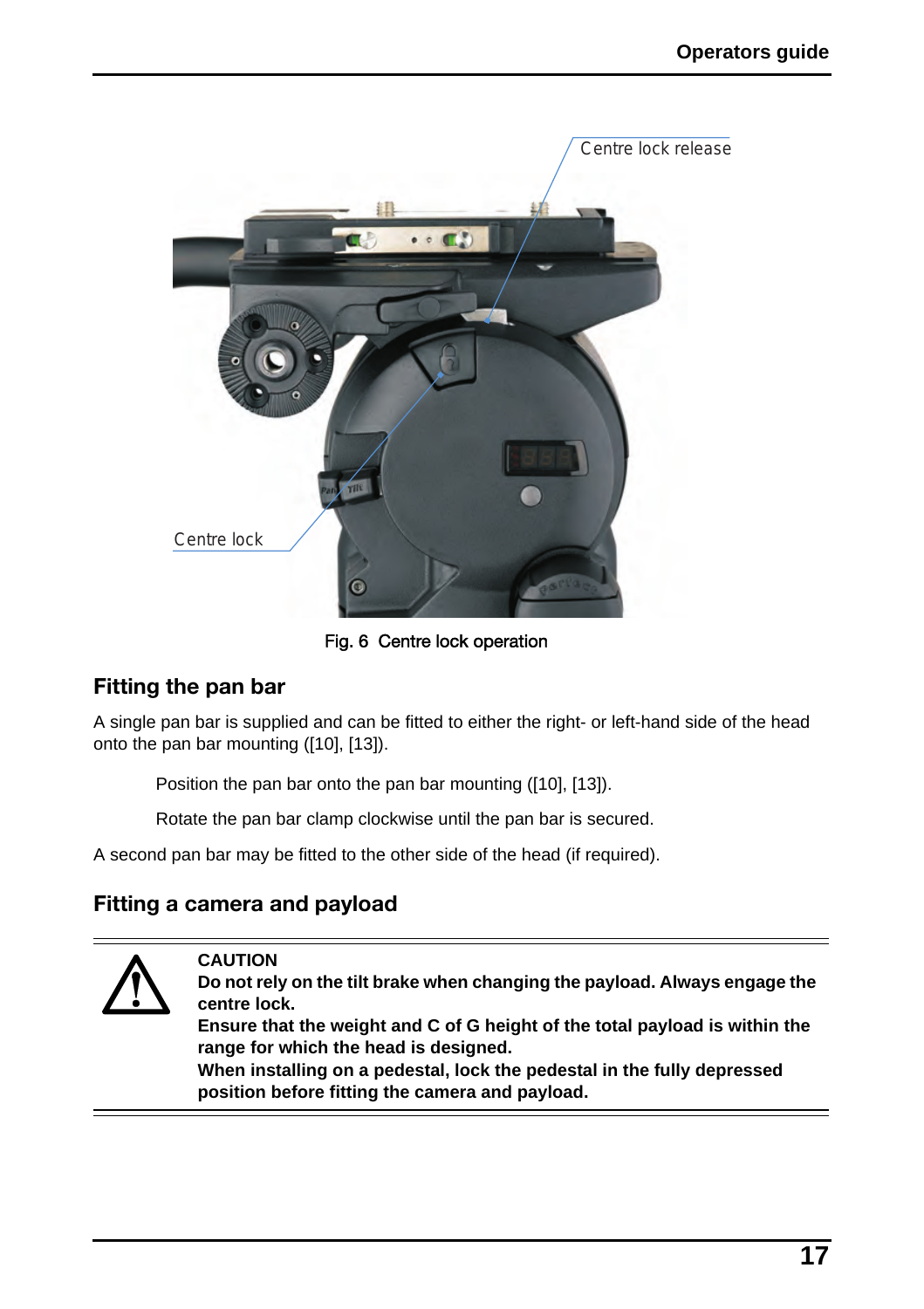The EFP Quickfit™ adaptor [15] is installed on the slide plate *ex factory* (Fig. 7). To mount the camera attach the wedge adaptor in the middle position on the camera slide plate using the two 3/8 in. BSW camera screws in accordance with the instructions supplied with the camera.



EFP quickfit adaptor

### Fig. 7 EFP Quickfit adaptor and wedge adaptor

To fit the camera to the head, proceed as follows:

Engage the centre lock [2] (Fig. 6).

Insert the forward edge of the camera wedge into the EFP Quickfit™ adaptor [15] (Fig. 7).

Push the wedge down until the lock bar clicks out.

Slide the safety lock plate backwards to hold the lock bar in position.

Install the remainder of the payload (lens, zoom and focus controls, viewfinder, prompter etc).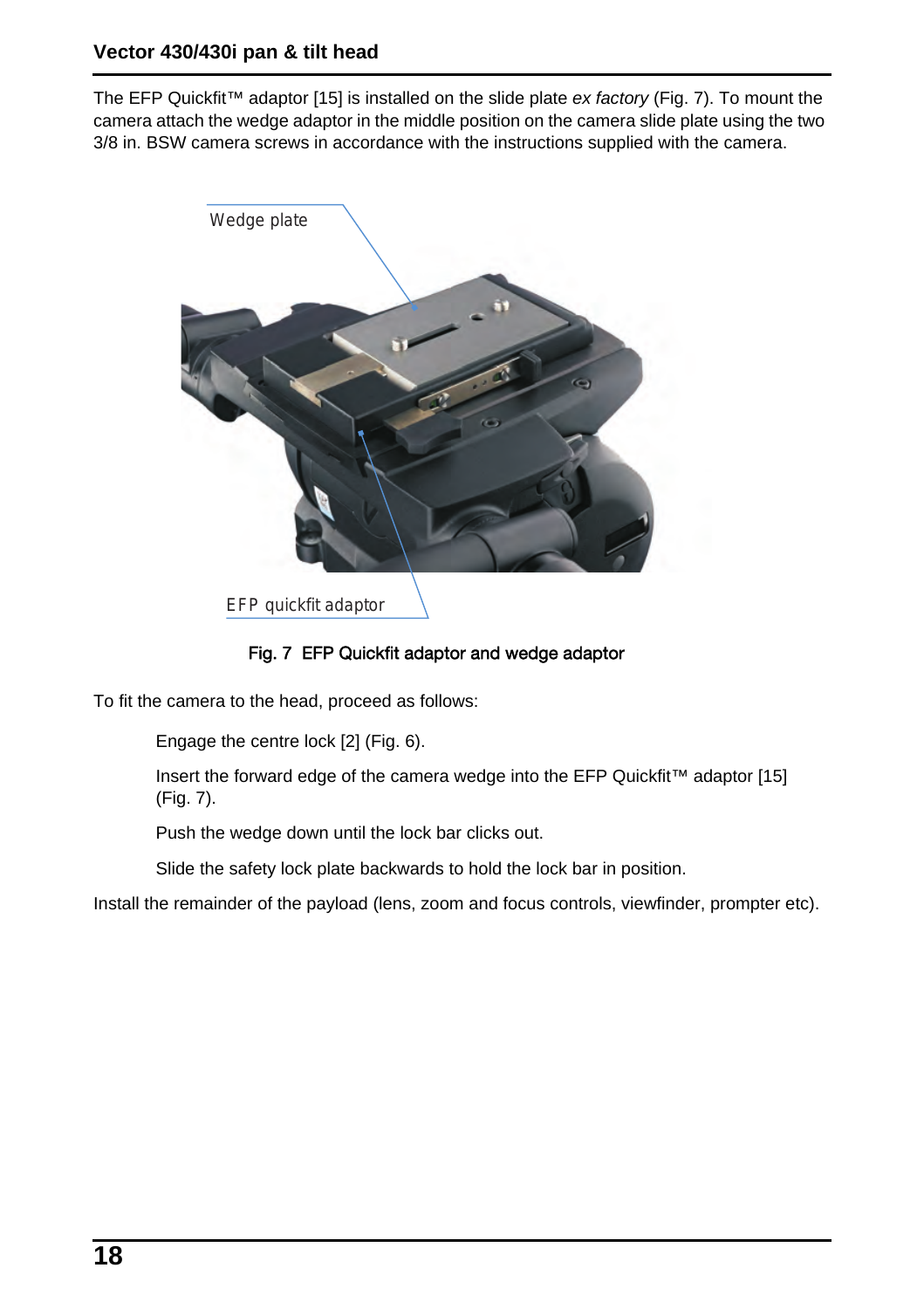# <span id="page-19-0"></span>**Adjusting the slide plate**

The position of the slide plate [16] can be adjusted using the retractable slide plate handle [1] (often referred to as the 'Tommy bar') located on the left-hand side of the head. The slide plate [16] is secured into position using the slide plate clamp [14] (Fig. 8).



Fig. 8 Slide plate clamp (ON/OFF positions)

To release the slide plate, proceed as follows:

Release the slide plate clamp [14].

Pull out the sliding plate retractable handle [1] until it engages with the platform drive. Turn the handle clockwise to move the slide plate [16] in the fore direction. Turning the handle counter-clockwise moves the slide plate [16] in the aft direction (Fig. 9).

When the slide plate [16] is in position, secure using the slide plate clamp [14].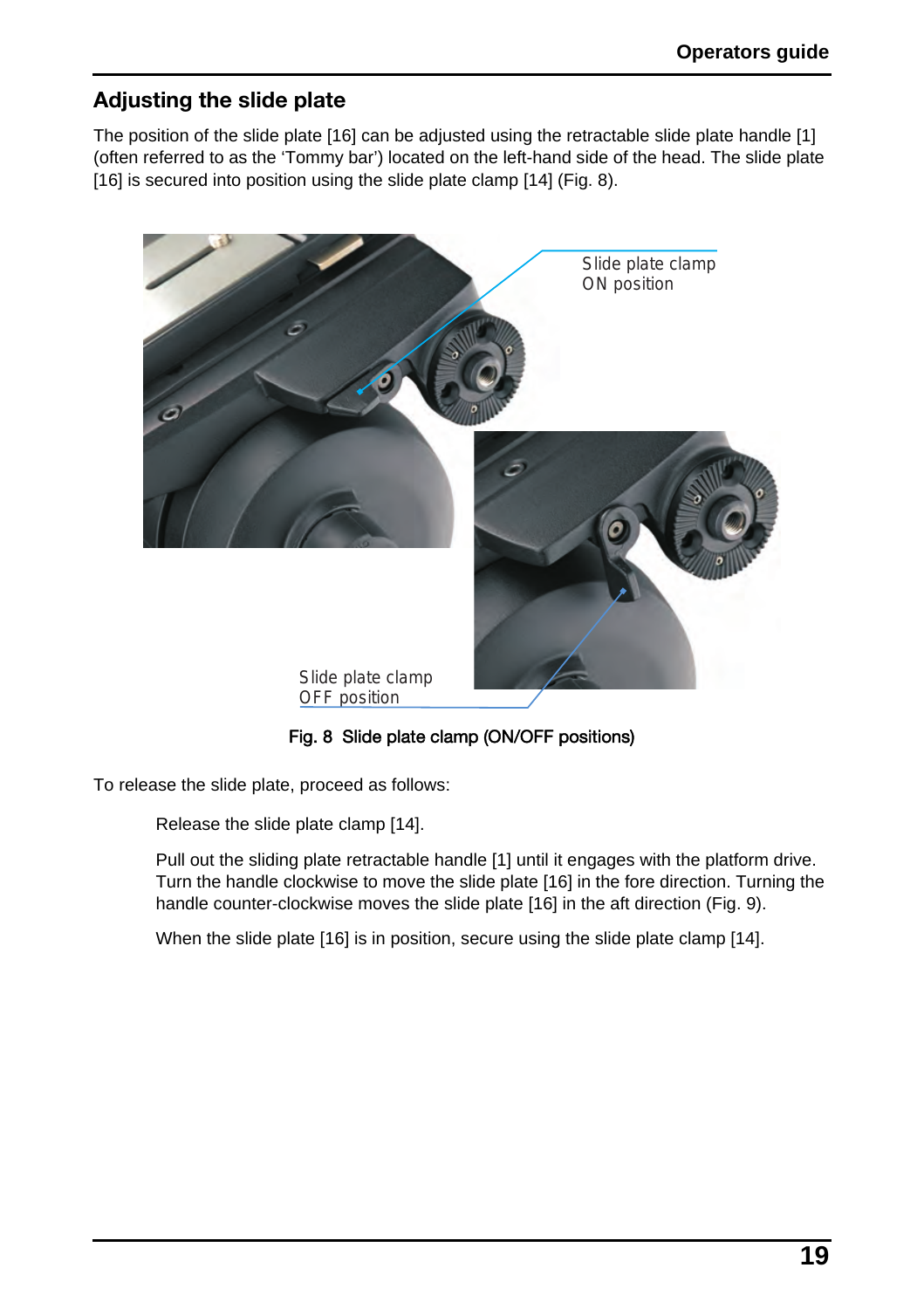

Slide plate handle

#### Fig. 9 Slide plate retractable handle (Tommy bar)

## <span id="page-20-0"></span>**Balancing the head**

**NOTE: It is important that the pan bar(s) and all camera accessories (lens, zoom and focus controls, viewfinder, prompter etc.) are fitted in their operational position BEFORE balancing the head. Any equipment fitted or adjusted later will unbalance the head.** 

Balancing the head achieves two objectives. Firstly, when a head is correctly balanced the operator will need a minimum amount of even effort to move the head. Secondly, once balanced, the head and its payload can be set to any tilt position and the head will maintain this position with 'hands off'.

The counterbalance chart (Fig. 5) shows the range of payload and C of G height that can be maintained in balance.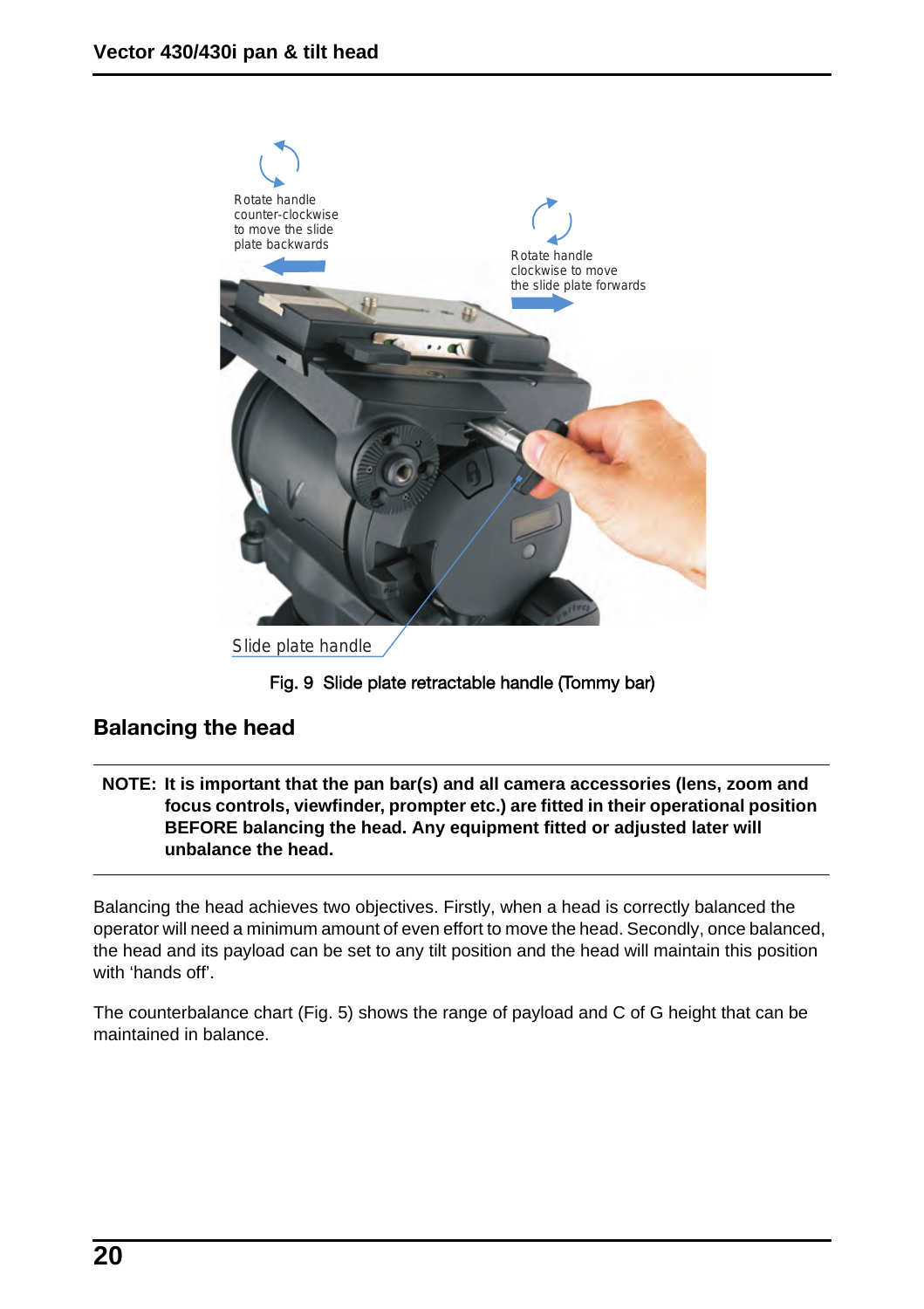# <span id="page-21-1"></span>**Fore and aft balance**



**CAUTION**

**Always refer to the counterbalance chart (Fig. 5) before attempting to balance the payload. Always apply a suitable amount of counterbalance BEFORE releasing the centre lock or the tilt brake lever.**

When positioning the payload it is important to be aware of the potential danger of an unbalanced payload falling away suddenly. Before disengaging the centre lock [2], adjust the Perfect Balance knob [5] to its mid-point setting ('50' on the digital display). Depending on the payload weight, it may be necessary to increase or decrease this setting to enable the payload to be correctly balanced fore and aft.

Balance the payload fore and aft as follows:

Ensure that the centre lock [2] is engaged and that the camera and all accessories are fitted.

Turn the tilt drag adjustment knob [12] to its minimum setting.

Press the digital numeric display push button once to [4] display the counterbalance setting.

Turn the Perfect Balance knob [5] until the mid-point setting is reached (approximately '50' on the numeric display).



#### **WARNING!**

**Be prepared to prevent the head falling away suddenly. In the event of the head falling away violently, increase the amount of counterbalance. When the head is mounted on a tripod, always steady the payload by holding on to the pan bar.**

Holding the pan bar to steady the platform [17], disengage the centre lock [2].

Release the slide plate clamp [14] and pull out the slide plate adjustment handle [1] until it engages with the platform drive. Turn the handle to move the slide plate fore and aft to achieve horizontal balance.

The horizontal balance is correct when no perceptible tilting force can be felt on the pan bar with the platform level. Apply the slide plate clamp [14] and push in the slide plate adjustment handle [1] to its stowed position.

If there is insufficient movement in the slide plate to achieve balance, reposition the wedge adaptor, refit the payload and repeat the horizontal balancing procedure.

## <span id="page-21-0"></span>**Payload weight and C of G height adjustment**

When fore and aft balance has been achieved, carry out the payload weight and centre of gravity (C of G) height adjustment as follows:

**NOTE: If the digital balance setting of the payload is known, turn the Perfect Balance knob until the digital numeric display indicates that setting.**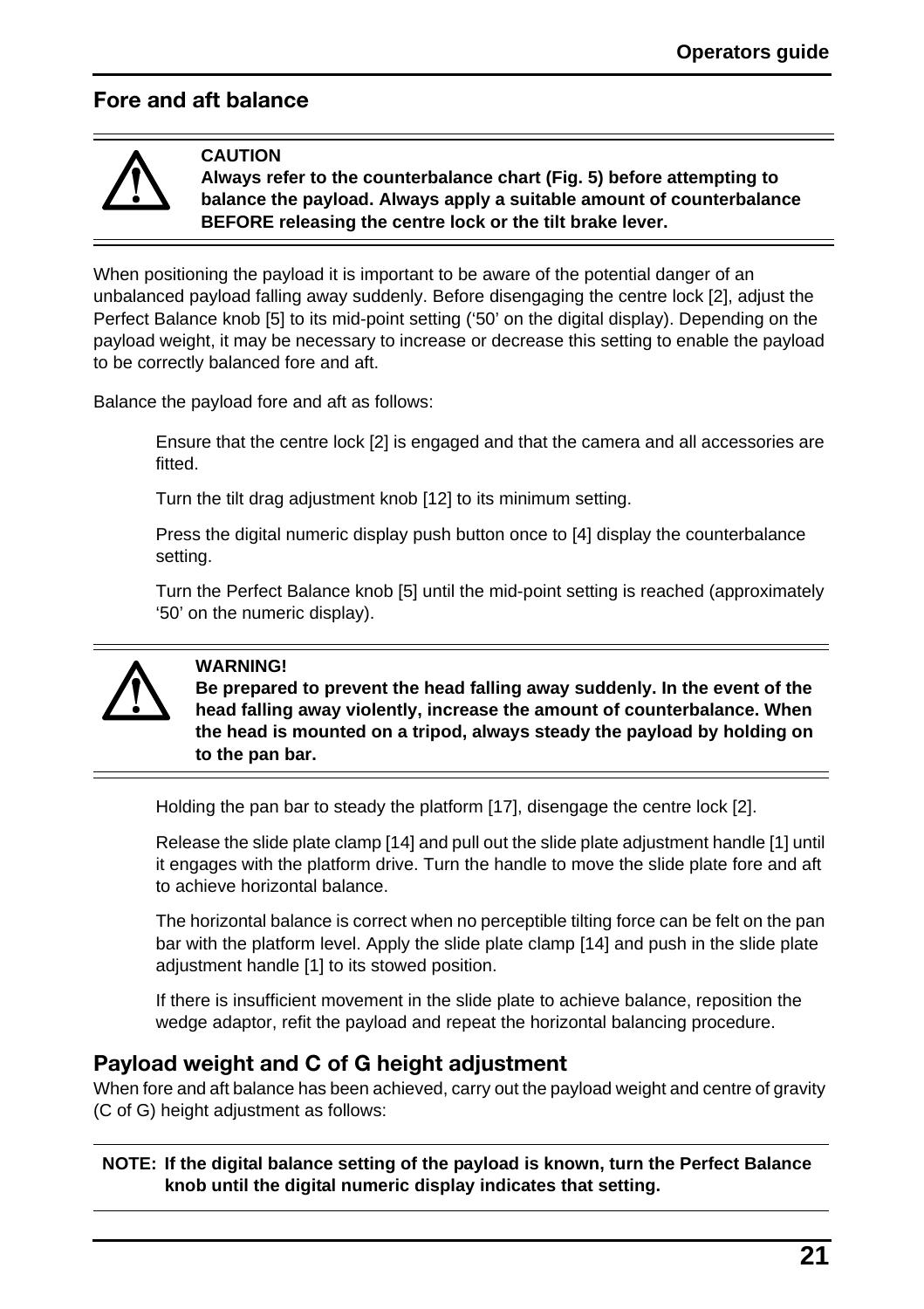Using the pan bar, tilt the platform [17] forward and backward. When correctly balanced, there should be no perceptible tilting force on the pan bar at any angle of tilt and the head should remain in any tilt position to which it is set.

#### **NOTE: Setting the platform level will facilitate adjusting the balance setting.**

If the head tends to fall away when the platform [17] is tilted, set the platform level and turn the Perfect Balance knob [5] clockwise to increase the balance setting. If the head tends to spring back to centre, set the platform [17] level and turn the Perfect Balance knob [5] counter-clockwise to decrease the balance setting.

When the payload weight and C of G height adjustment is complete, check that the fore and aft balance remains satisfactory. Readjust the position of the slide plate [16] if necessary.

The digital numeric display [3] will display the balance setting while balance is being adjusted. Make a note of the final setting to facilitate rebalancing this particular payload.

After balancing, exercise the head through both axes to confirm that it operates smoothly.

## <span id="page-22-0"></span>**Transportation**

A carrying handle is provided at the rear of the platform under the slide plate. Before attempting to transport the head using the carrying handle, the camera and payload must be removed and the head dismounted from the pedestal.

Engage the centre lock [2].

Release the slide plate clamp [14].

Pull out the slide plate adjustment handle [1] until it engages with the platform drive. Turn the handle clockwise to move the slide plate [16] in the fore direction.

When the slide plate [16] is clear of the carrying handle, lock the slide plate clamp [14].

## <span id="page-22-1"></span>**Connecting the Vector 430i head and the VRi box**

The VRi box is installed on the Vector 430i pan & tilt head using mount bars fitted to a support bracket that is attached to the underside of the head. The bracket offers the shoulder mounts used to attach the mount bars which are included with the VRi box (part no. V4083-0001).

Once installed, the VRi box is connected to the Vector 430i using the 430i-to-VRi interface cable (part no. V3980-5052). The interface cable is included with the VRi box and fitted with a Fischer connector at each end.

To connect the VRi box to the Vector 430i head, proceed as follows:

Plug one Fischer connector into the devicelink.i port on the VRi box, the other into the devicelink.i port on the head [18].

Verify that the VRi box is connected; using the Vinten Radamec PDA or a laptop check that the DEVICELINK.i check box at the bottom of the main menu screen is ticked.

For more information, please refer to the Vinten Radamec PDA or VRi box user documentation.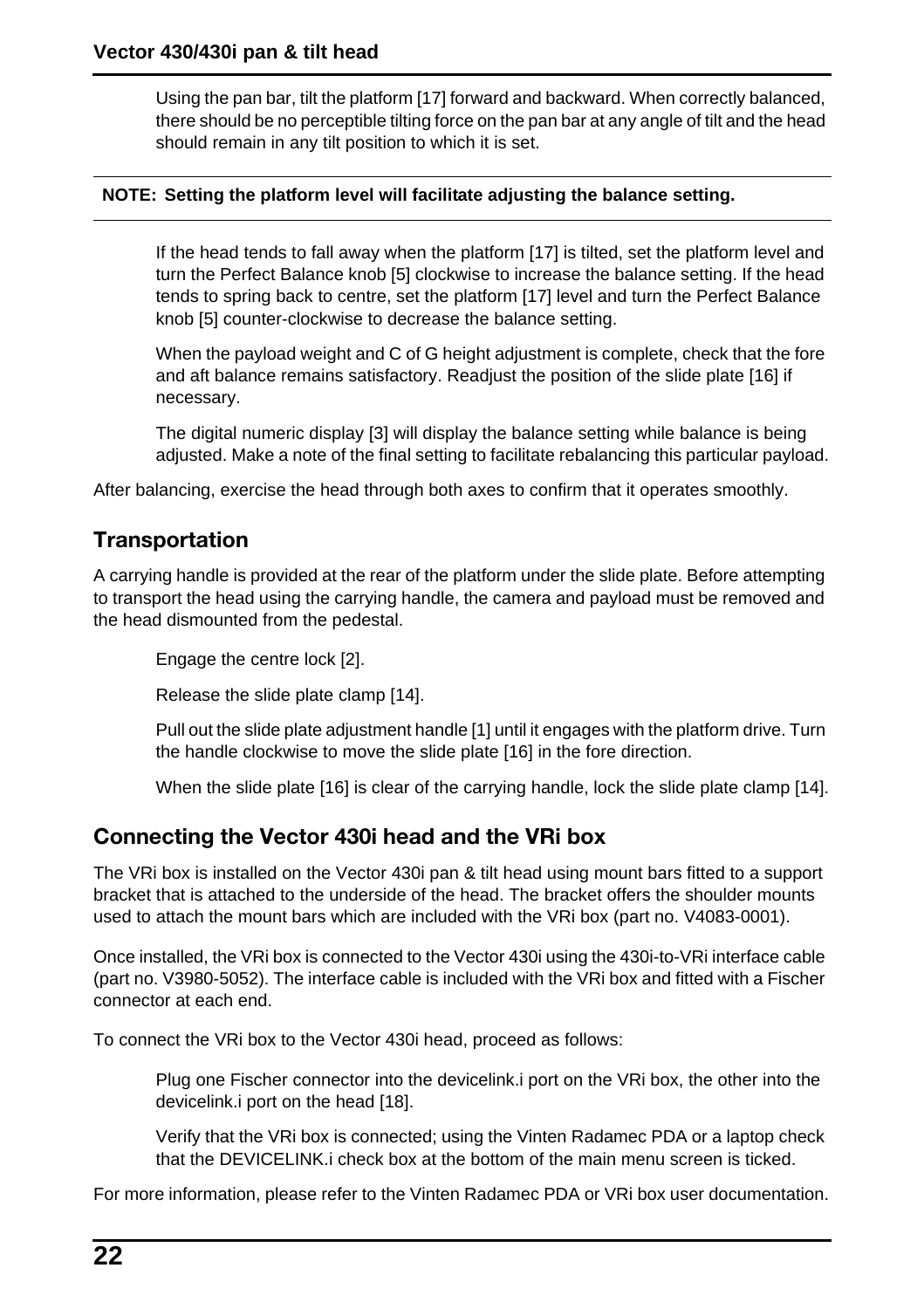# <span id="page-23-4"></span>**Maintenance**

# <span id="page-23-0"></span>**General**

The Vector 430/430i pan & tilt head is robustly made to high engineering standards and little attention is required to maintain serviceability except regular cleaning.

# <span id="page-23-1"></span>**Routine maintenance**

Replace the batteries whenever the low battery indicator flashes on the digital numeric display [3] (Fig. 1).

During use, check the following:

Check the effectiveness of the pan and tilt brakes ([6], [7]). Reset as necessary.

Check the effectiveness of the slide plate clamp [14]. Reset as necessary.

Check the operation of the balance mechanism digital numeric display [3] and the illumination of the LEDs, level bubble [9] and drag adjustment knobs ([11], [12]). Replace the batteries if necessary.

No further routine maintenance is required.

# <span id="page-23-2"></span>**Cleaning**

During normal use the only cleaning required should be a regular wipe over with a lint-free cloth. Dirt accumulated during storage or periods of disuse may be removed with a vacuum cleaner. Particular attention should be paid to the wedge location faces of the wedge adaptor.

#### **NOTE: Use only detergent-based cleaners. DO NOT use solvent- or oil-based cleaners, abrasives or wire brushes to remove accumulations of dirt as these damage the protective surfaces.**

Use out-of-doors under adverse conditions may require special attention and the head should be covered when not in use. Salt spray should be washed off using fresh water at the earliest opportunity. Sand and dirt act as an abrasive and should be removed using a vacuum cleaner or a dry, clean supply of air.

# <span id="page-23-3"></span>**Battery replacement**

The head has three batteries powering the digital numeric display [3] and illuminate the level bubble [9] and the scales on the drag adjustment knobs ([11], [12]). Batteries should be replaced whenever the low battery indicator flashes on the digital numeric display [3].

The camera system must be removed and the head dismounted from the pedestal or tripod to access the battery compartment located under the head (Fig. 10).

**NOTE: After a battery change, both the balance and the slide plate sensors of the Vector 430i pan & tilt head will need calibrating (see [page 27](#page-27-0) for instructions).**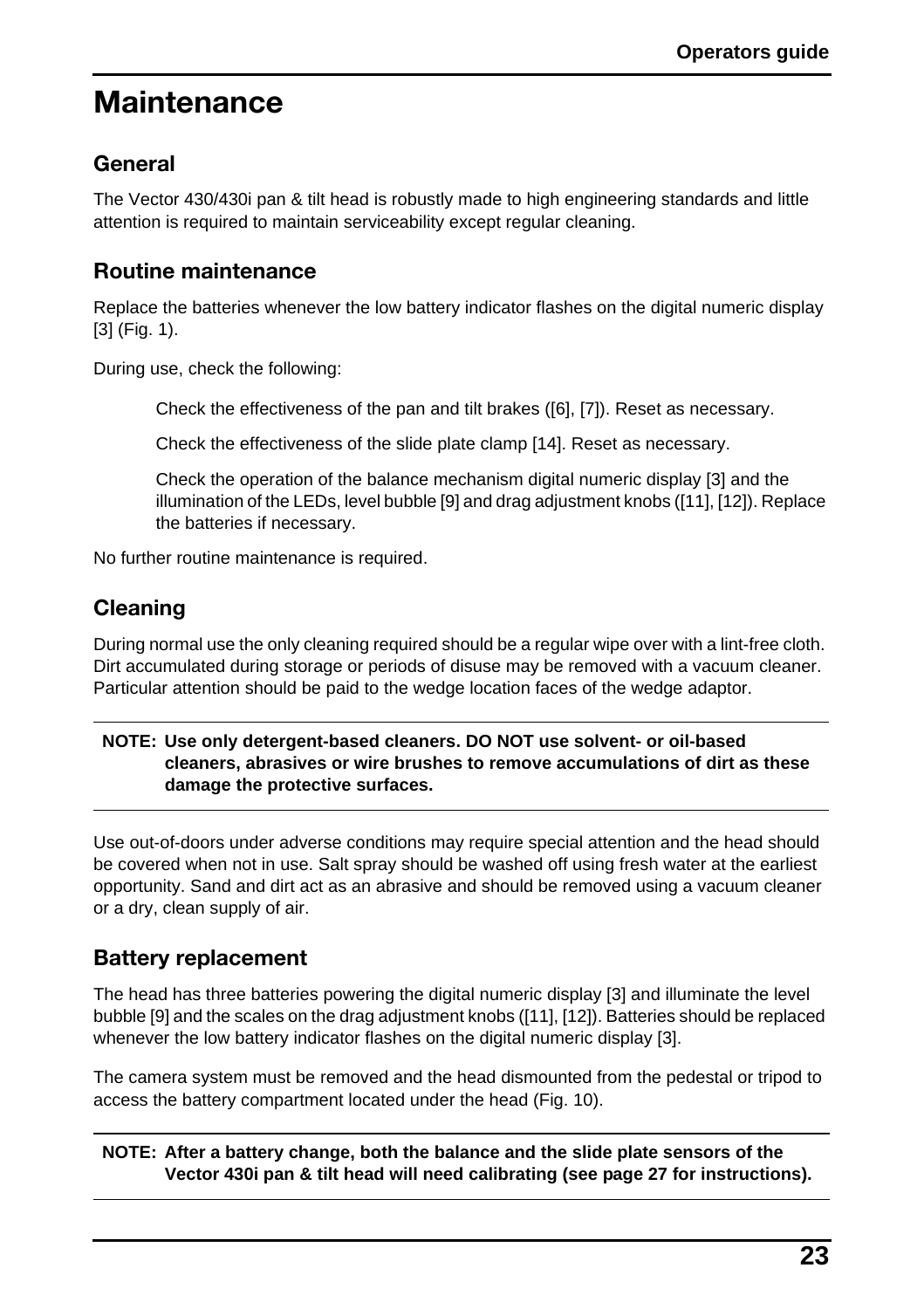

Fig. 10 Removing the battery tray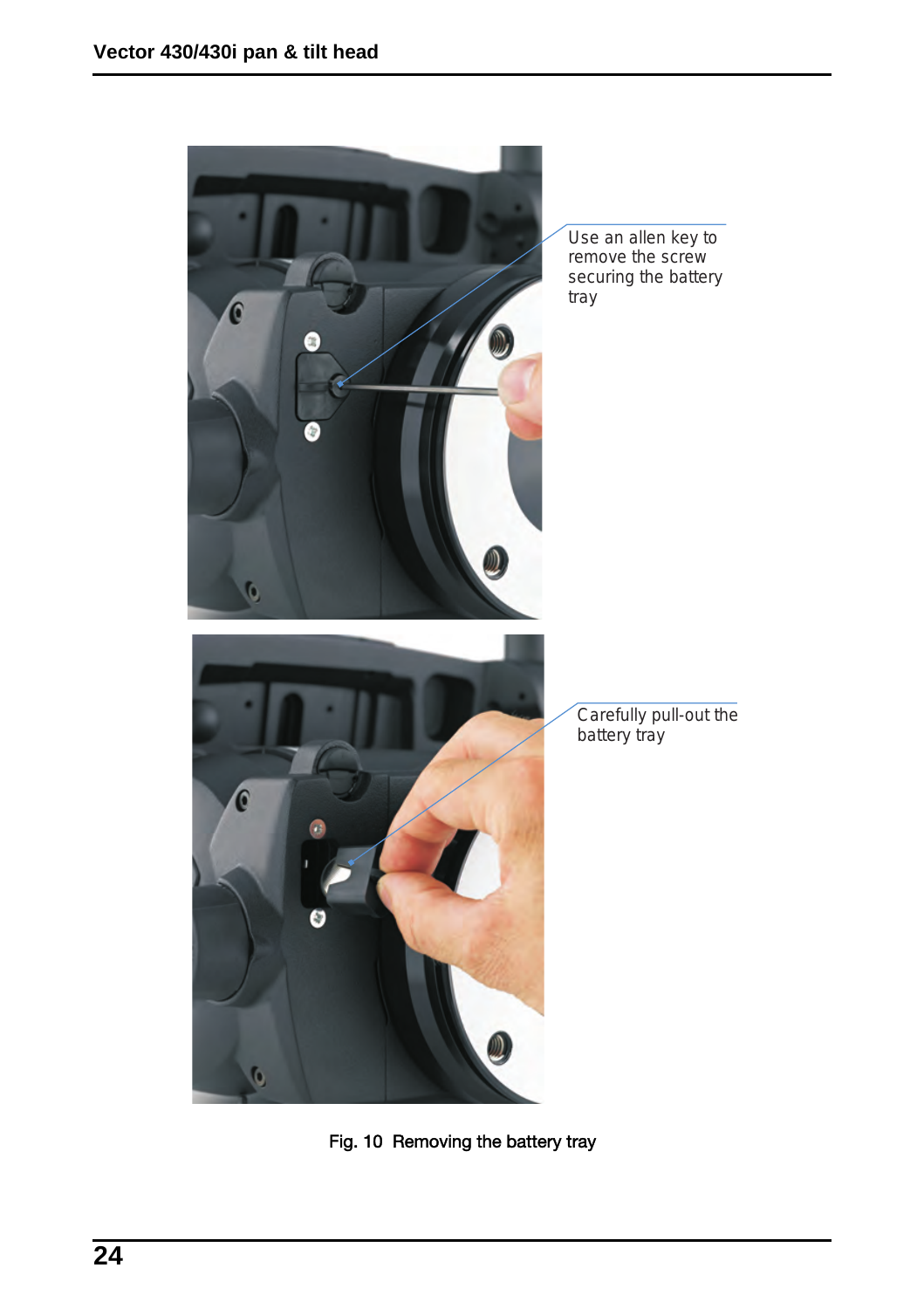To remove the battery, proceed as follows:

Using an allen key (2.5 mm) remove the screw securing the battery tray (Fig. 10).

Carefully pull-out the battery tray from the compartment.

Remove the old batteries from the battery tray.

Install three new batteries into the battery tray. The batteries must be positioned vertically (stacked left to right) in the tray, with the positive (+) side of the batteries facing towards the battery tray fixing screw hole.

Holding the battery tray by the handle, carefully insert the tray into the battery compartment in the base of the head.

Using an allen key (2.5 mm), refit the screw to secure the battery tray into position.

Press the level bubble illumination button [8] and ensure that the level bubble [9] and drag knob scales ([11], [12]) are lit for approximately 15 seconds. Press the digital numeric display push button [4] to ensure that the digital numeric display [3] illuminates.

# <span id="page-25-2"></span>**Adjustments**

To enable the payload to be correctly balanced, the EFP Quickfix™ adaptor [15] (Fig. 2) may require repositioning. The following adjustments may also be necessary after prolonged use; the slide plate clamp [14] may require adjustment and the pan and tilt brakes ([6], [7]) may require adjustment.

## <span id="page-25-0"></span>**Repositioning the EFP Quickfit™ adaptor**

The EFP Quickfit™ adaptor [15] is secured by six screws which pass through the adaptor into the slide plate [16]. The adaptor [15] may be fitted in three positions.



#### **CAUTION**

**Overlong screws will prevent the sliding plate from operating. Always use the screws (M4 x 12 mm) provided with the adaptor.**

To reposition the EFP Quickfit adaptor [15]:

Engage the centre lock [2] and remove the camera and payload.

Hold the body of the EFP Quickfit adaptor [15] and remove the six securing screws.

Reposition the adaptor [15] on the slide plate [16], ensuring that the lock bar is towards the rear of the head.

Secure into position using the six screws.

## <span id="page-25-1"></span>**Slide plate clamp adjustment**

The slide plate clamp [14] should be set so that in the up or clamped position it prevents the slide plate [16] from moving, while in the down or released position it allows free adjustment of the slide plate. To adjust the slide plate clamp [14], proceed as follows:

Lock the slide plate clamp [14].

Using an allen key (2.5 mm), remove the slide plate clamp fixing screw.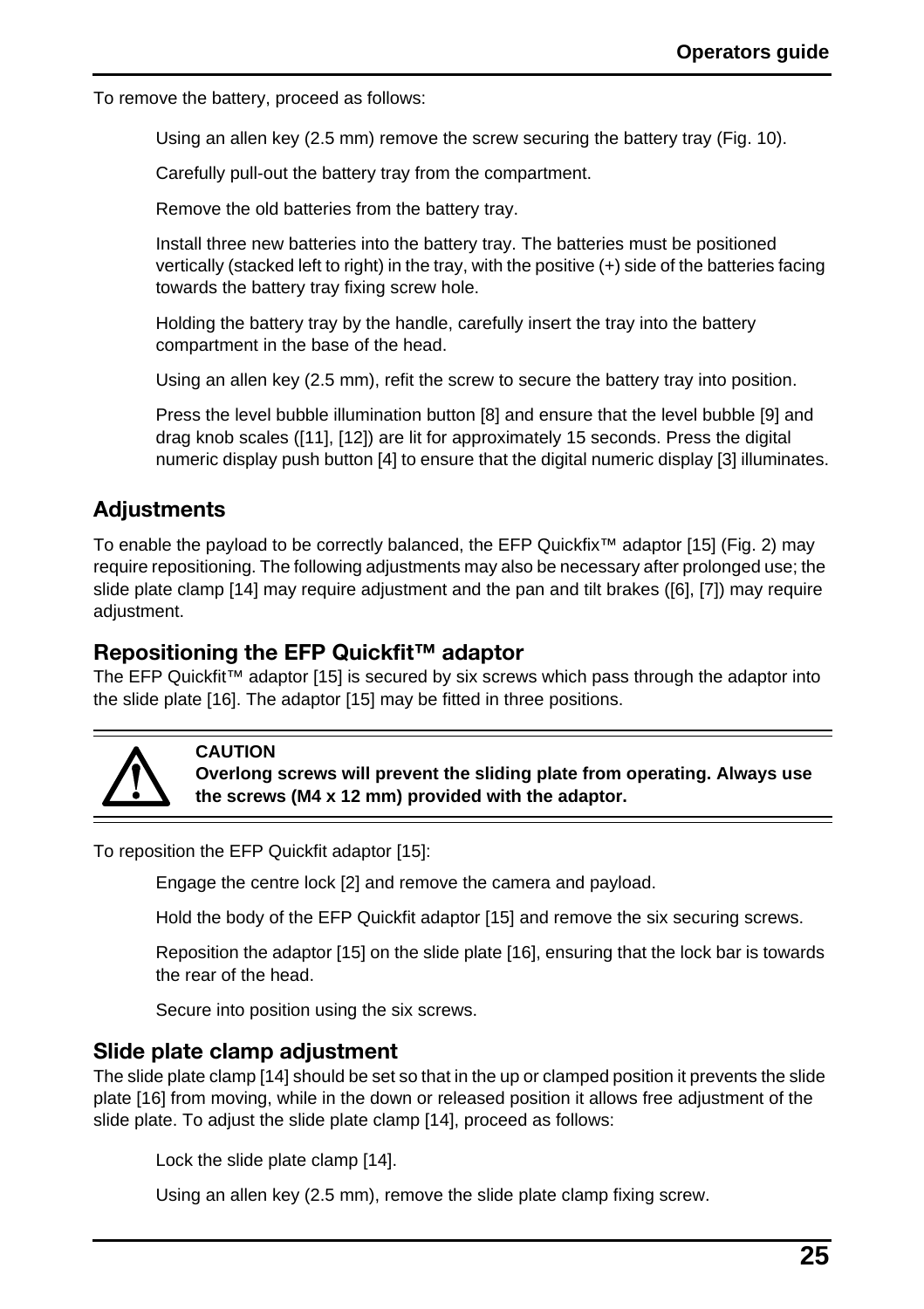Remove the slide plate clamp [14].

The slide plate clamp [14] fits onto a splined shaft. Rotate the clamp and then carefully refit onto the splined shaft. To increase the torque, rotate the slide plate clamp counterclockwise before refitting.

Turn the slide plate clamp [14] fully clockwise to the ON position until it is level with the platform [17].

Refit the fixing screw to the slide plate clamp [14].

Move the slide plate clamp [14] over its full range and ensure that, in the clamped position, it prevents the slide plate [16] from being moved, while in the released position it allows free adjustment of the slide plate. Readjust if necessary.

## <span id="page-26-0"></span>**Pan and tilt brake adjustment**

The pan and tilt brakes are operated by levers ([6], [7]) on the right-hand side of the head (Fig. 1). The brakes are applied by pushing the appropriate lever down and released by pulling the lever up.

If the brakes become ineffective, adjustment should be carried out by qualified personnel. Contact Vinten or your local Vinten distributor for service of the Vector 430/430i pan & tilt head.

### <span id="page-26-1"></span>**Balance and slide plate sensor calibration**

The digital numeric display [3] indicates the setting of the balance mechanism on a scale of **0** (minimum setting) to **100** (maximum setting) and the available tilt angle (90° to 40°). On the Vector 430i pan & tilt head the display also shows the position of the slide plate (0–300 mm). In the event that the balance mechanism and slide plate sensor require calibration in the field, the following procedure should be followed.

#### **NOTE: If more than 5 minutes elapse before completion, the system will shut down and revert to its previous settings. If no movement has been detected on either sensor within 15 seconds, the**

**calibration mode is aborted and no calibration limits are stored.**

To calibrate the head, proceed as follows:

Level the platform [17] and apply the centre lock [2].

Press and hold the level bubble illumination button [8] and the digital numeric display button [4] simultaneously until 'CAL' is displayed, flashing slowly.

Once in calibration mode, move the slide plate to its mechanical extremes in both directions and wind the Perfect Balance knob [5] to its mechanical extremes in both directions. The controller monitors the measurements and stores the maximum and minimum values.

To complete the calibration, press and hold the digital numeric display push button [4] for 2 seconds until the display flashes 'CAL' five times rapidly.

After calibration, rebalance the head.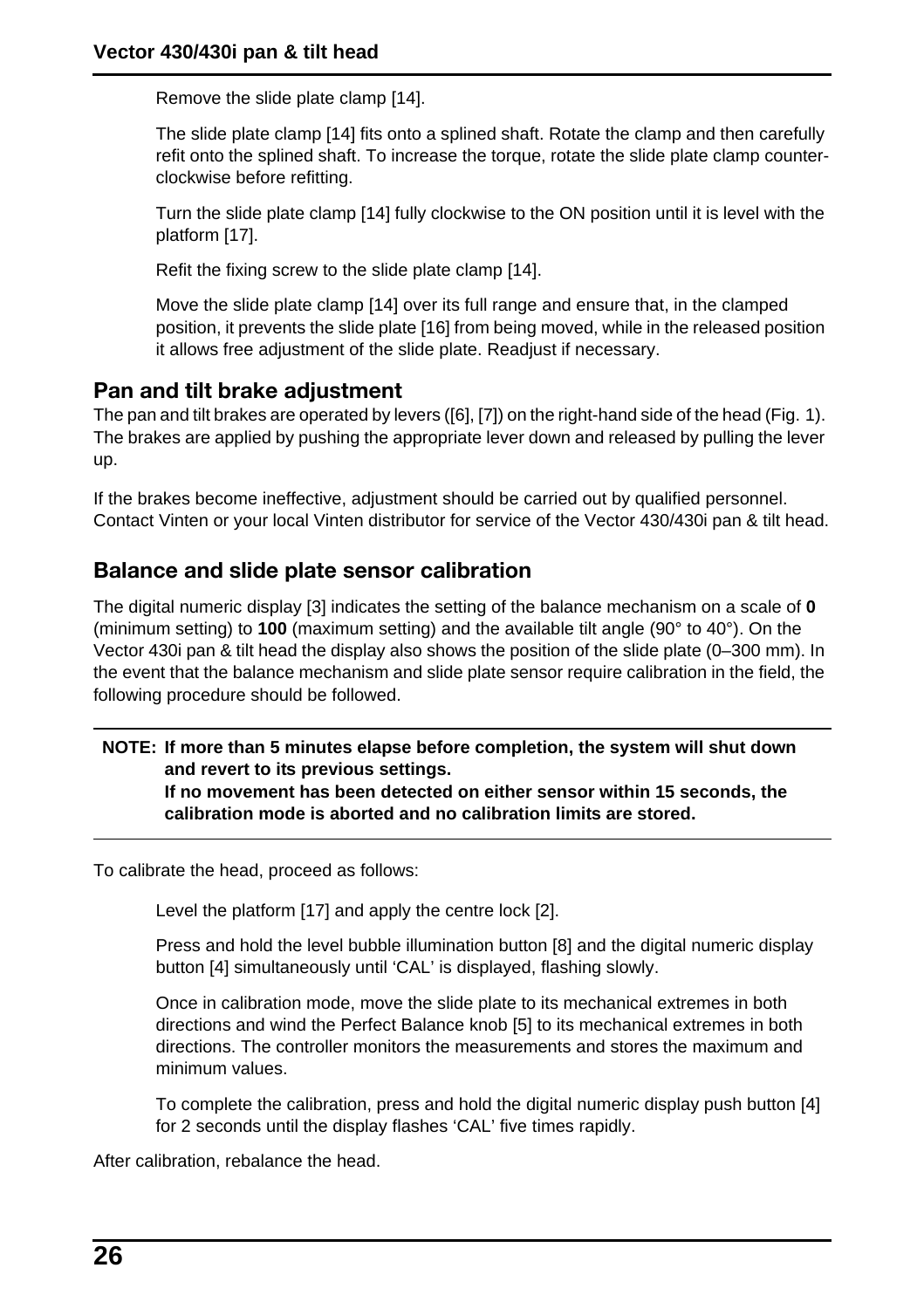# <span id="page-27-0"></span>**Slide plate calibration (Vector 430i)**

On the Vector 430i pan & tilt head both the balance and slide plate sensors will need calibrating, either in the factory or in the field, on first setup or after a battery change, for instance.

To enter calibration mode, hold down the level bubble illumination button [8] and the numeric display button [4] simultaneously for 2 seconds. The display will change to show 'CAL', flashing slowly.

Once in calibration mode, move the slide plate to its mechanical extremes in both directions and wind the Perfect Balance knob [5] to its mechanical extremes in both directions. The controller monitors the measurements and stores the maximum and minimum values.

To complete calibration, press and hold the display button for 2 seconds. The software then stores the calibration limits in flash memory and flashes 'CAL' five times rapidly.

#### **NOTE: Calibration limits for a given sensor are only stored if sufficient movement has been detected on that sensor. This allows one sensor to be calibrated at a time. If no movement has been detected on either sensor within 15 seconds, the calibration mode is aborted and no calibration limits are stored.**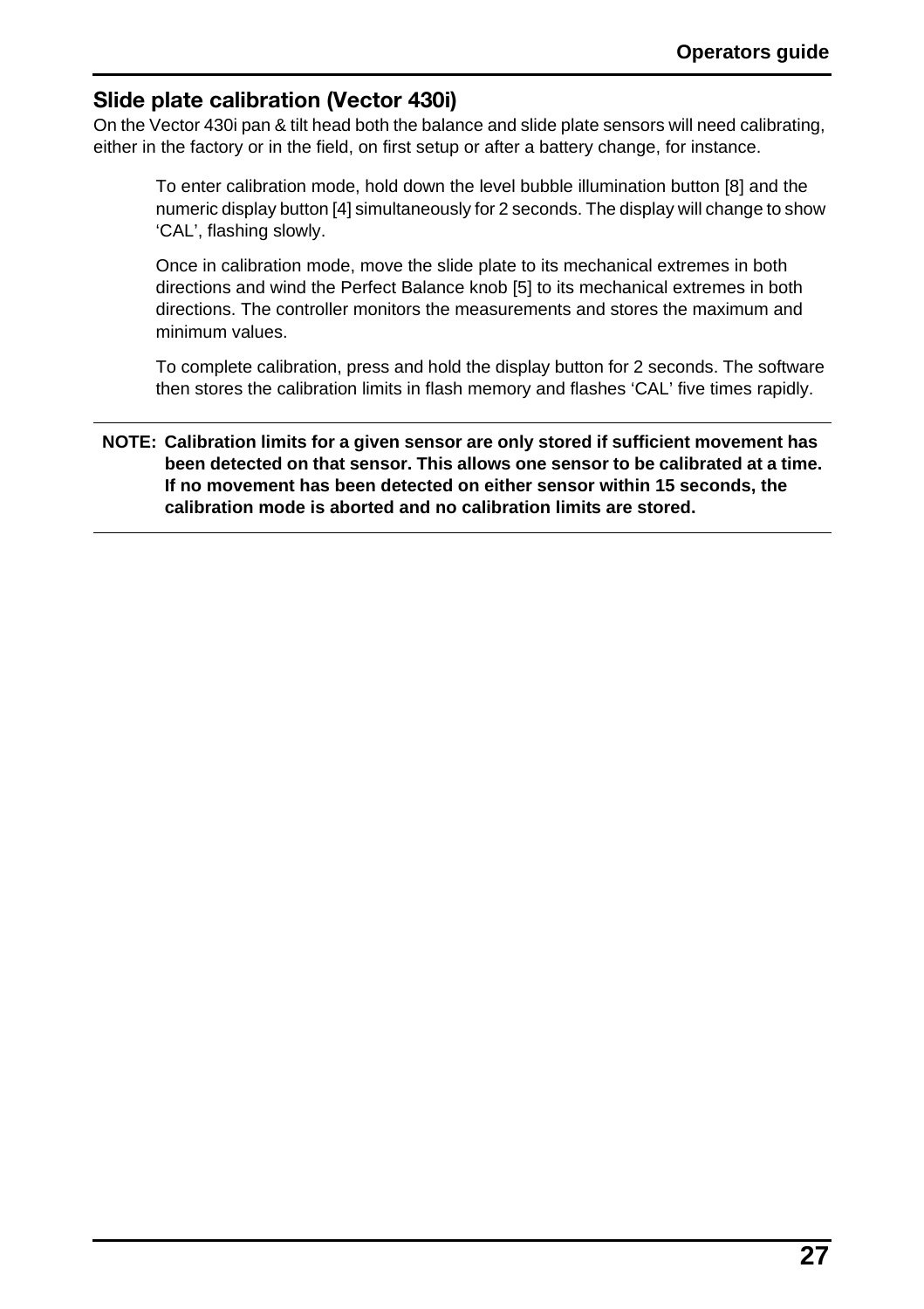# <span id="page-28-0"></span>**Parts list**

The following list includes the main assemblies, user-replaceable spare parts and optional [accessories. For further information regarding repair or spare parts, please contact Vinten or](http://www.vinten.com)  your local distributor. For information online, visit our website at www.vinten.com.

# <span id="page-28-1"></span>**Main assemblies**

# <span id="page-28-2"></span>**User-replaceable spare parts**

# <span id="page-28-3"></span>**Optional accessories**

| Heavy-duty Mitchell adaptor - for Vinten pedestal mounting |  |
|------------------------------------------------------------|--|
|                                                            |  |

# <span id="page-28-4"></span>**Vector 430i**